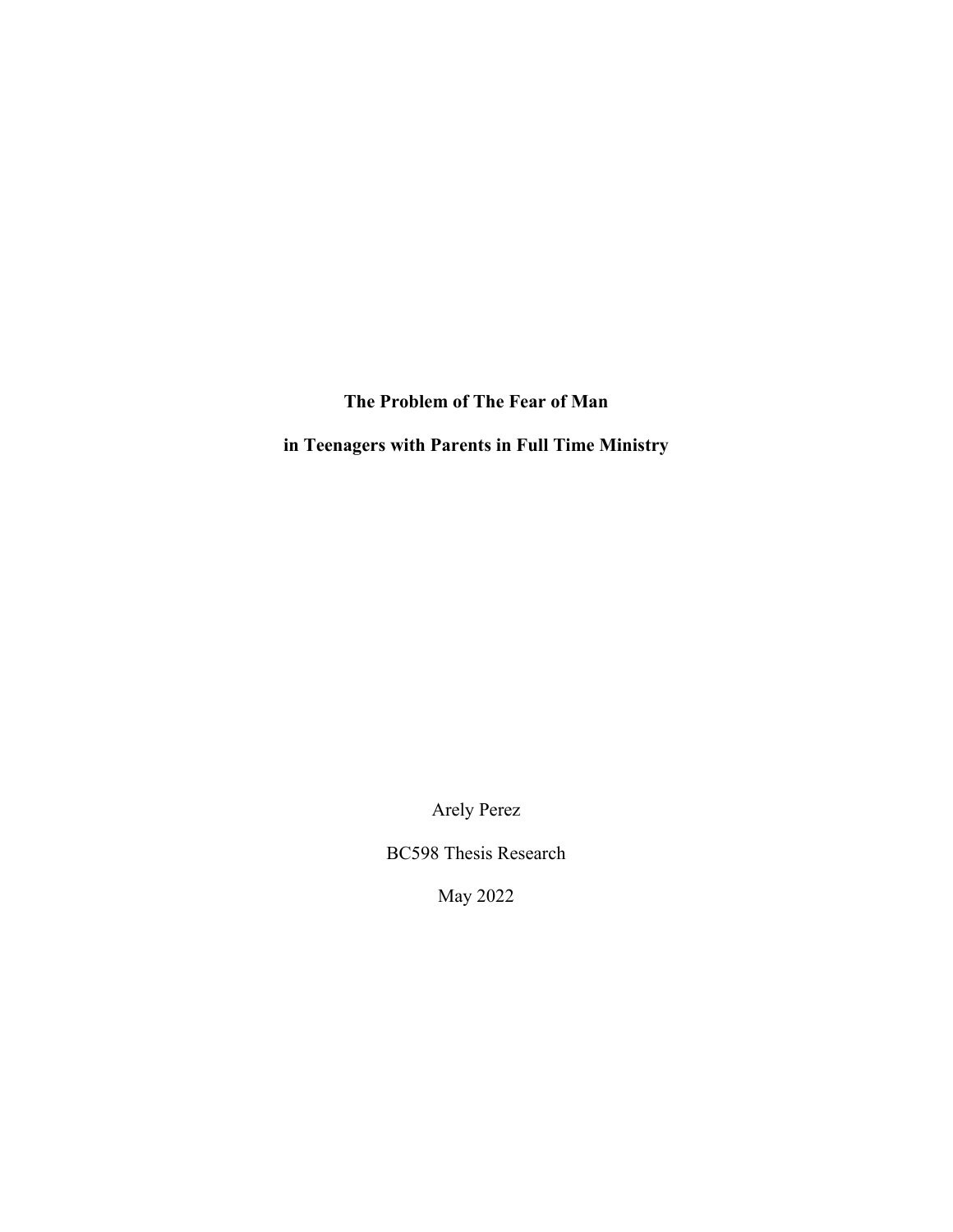| ABSTRACT |  |
|----------|--|
|          |  |
|          |  |

| I.   | <b>INTRODUCTION</b>                            |                |
|------|------------------------------------------------|----------------|
|      | <b>Purpose Statement</b><br>a.                 | 1              |
|      | b. Intended Audience and Scope                 | $\mathbf{I}$   |
|      | c. Types of Fear Defined                       | $\overline{2}$ |
|      | d. Research Methodology                        | 3              |
| II.  | LIFE IN THE SPOTLIGHT                          |                |
|      | The Common Struggles<br>a.                     | 3              |
|      | The Impact the Struggles Make<br>b.            | 5              |
|      | c. The Problem                                 | 7              |
|      | d. The Root of the Problem                     | 7              |
| III. | DANGERS OF THE FEAR OF MAN                     | 8              |
|      | Dissecting the Fear of Man<br>a.               | 8              |
|      | b. Defining the Fear of Man                    | 8              |
|      | Examining the Effects of The Fear of Man<br>c. | 9              |
|      | The Problems with The Fear of Man<br>d.        | 11             |
| IV.  | THE SOLUTION: THE FEAR OF GOD                  | 11             |
|      | The Fear of God Defined<br>a.                  | 12             |
|      | b. Who Can Fear God                            | 12             |
|      | c. Benefits Of the One Who Fears God           | 14             |
| V.   | HOW TO FIGHT FEAR WITH LOVE                    | 15             |
|      | a. A Change of Heart and a Change of Mind      | 15             |
|      | b. Choosing Love Over Fear                     | 16             |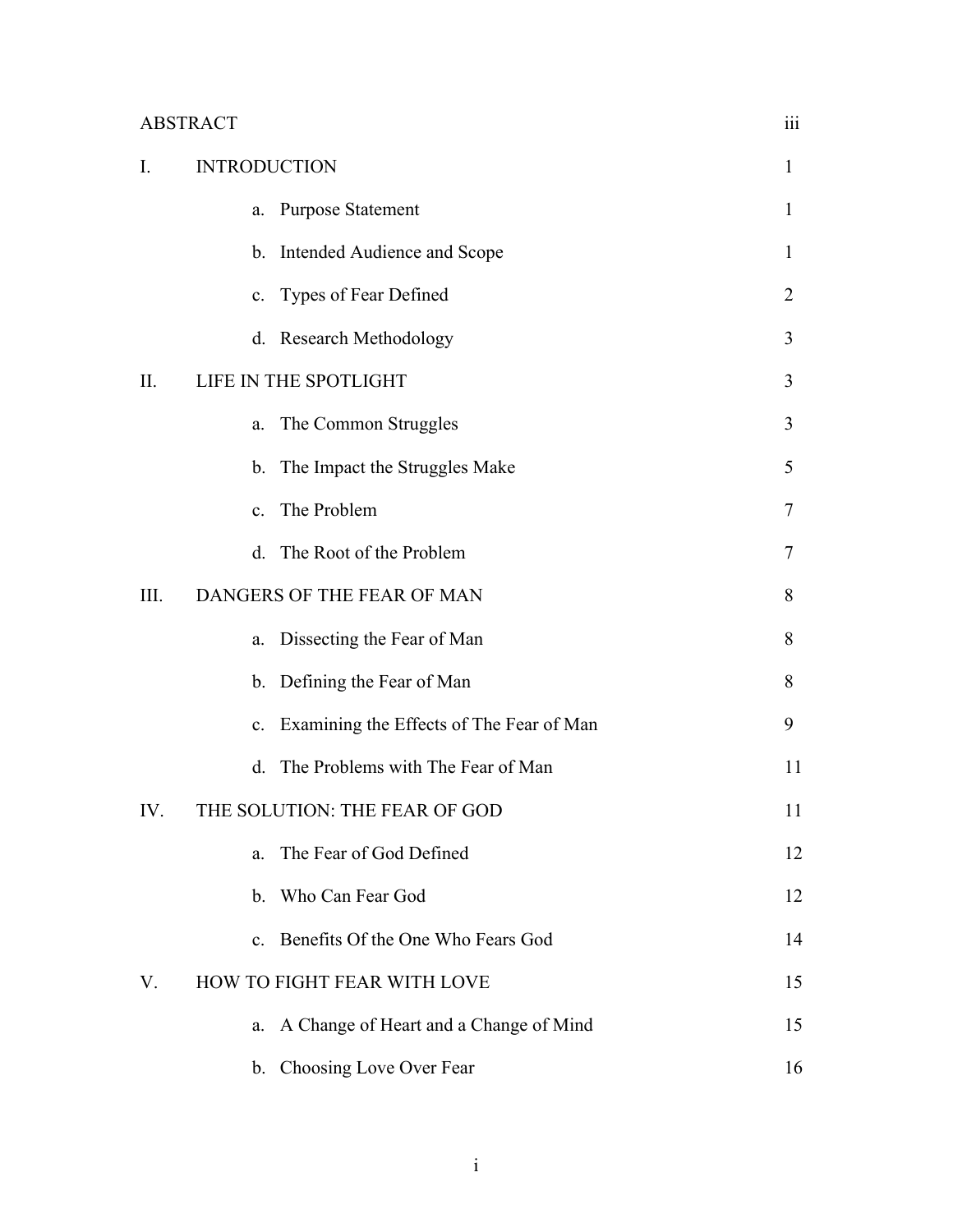| c. The Foundation and Beauty of True Love                     | 17 |
|---------------------------------------------------------------|----|
| d. Practical Steps to Fight Against the Fear of Man with Love | 18 |
| MOVING FORWARD IN FAITH<br>VI.                                | 21 |
| a. The Impact of Fearing God in the Heart of the Teenager     | 21 |
| b. The Impact of Fearing God in Their Family                  | 23 |
| c. The Impact of Fearing God in Their Church and Community    | 23 |
| d. A Plan for Counseling                                      | 25 |
| <b>CONCLUSION</b><br>VII.                                     | 27 |
| <b>APPENDIX A</b>                                             |    |
| <b>APPENDIX B</b>                                             |    |
| <b>BIBLIOGRAPHY</b>                                           |    |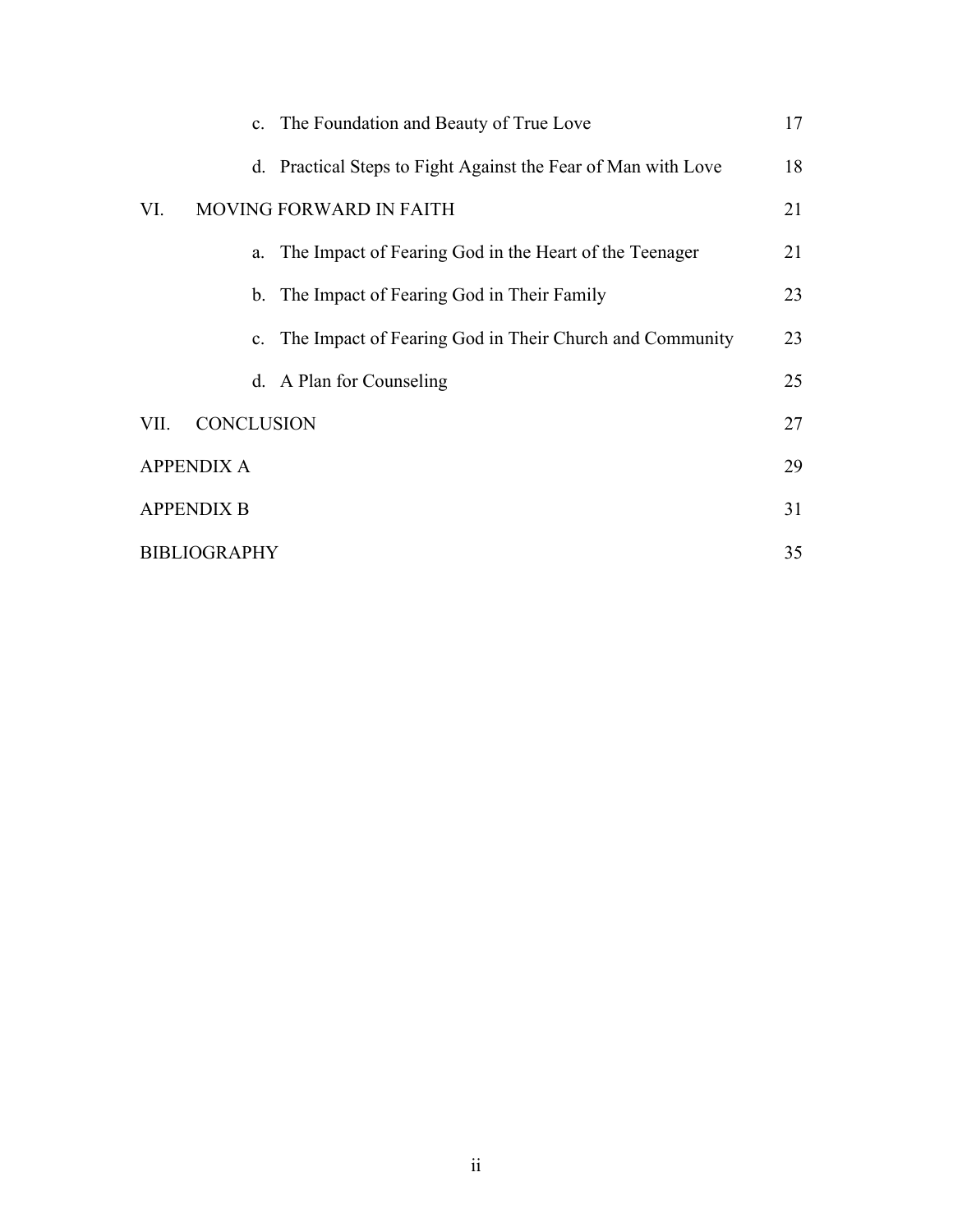### **Abstract**

| Title:   | The Problem of the Fear of Man in Teenagers with Parents in Full Time |
|----------|-----------------------------------------------------------------------|
|          | Ministry                                                              |
| Author:  | <b>Arely Perez</b>                                                    |
| Degree:  | Master of Arts in Biblical Counseling                                 |
| Date:    | May 2022                                                              |
| Advisor: | Mary Somerville                                                       |

This project is focused on the importance of counseling teenagers that have parents in full-time ministry. It specifically addresses the issue of fear of man that teenagers in this position can encounter. Pressure to appear perfect or ideal according to the standards of others is one of the most common struggles that these teenagers face. However, these struggles are often intensified by the fear of man. Dealing with the fear of man is a root problem in the heart that must be addressed.

The incorrect view of fear is the fear of man. The correct and biblical fear to have is the fear of God. I would like to address the difference and its importance. This project will first address common struggles that these teenagers face and the result of these struggles. Secondly, this project will focus on defining the fear of man and the fear of God, and why these truths are important in the Christian life especially in this particular season of life. Furthermore, this project will address how to counsel these teenagers and replace sinful fear with biblical fear. My hope is that it would be a helpful resource and encouragement to teenagers in this special ministry position. Facing some of these struggles myself as a pastor's kid and missionary kid growing up, I can identify with many of these struggles. My prayer is that the Lord would use this project to point them towards Christlikeness so that they can make a great impact in their family and church for the glory of God.

For this project, I would like to define "parents in full-time ministry" as those who are in the pastorate or are missionaries. Although there are many opportunities of full-time ministry within the Bible-believing community, I have chosen these specific ministry fields because they are the most common and perhaps the most influential within the church of Christ.

© Arely Perez, 2022, permission is granted for non-profit educational use.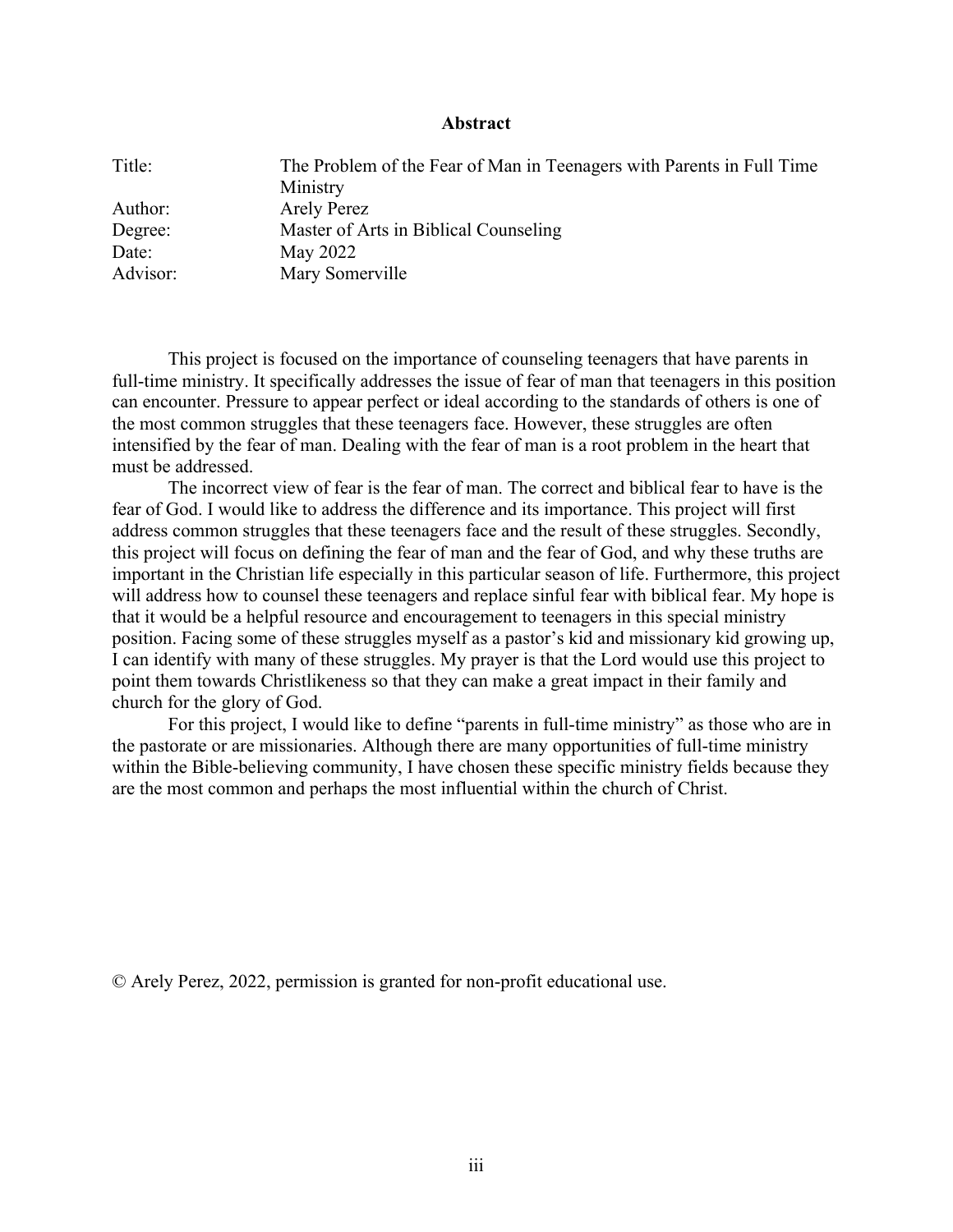### I. Introduction

### a. Purpose Statement

- i. The objective of this thesis is to provide clarity on the struggle with fear of man in teenagers who have parents in full time ministry, offer counsel on how to overcome it, replace it with a fear of God, and give biblical encouragement in light of their position in ministry.
- ii. The position that these specific teenagers have in ministry provides a great opportunity to serve the body of Christ through their local church. However, many times, these teenagers feel overwhelmed by the expectations of others and in turn feel pressured to conform to those expectations. Through this pressure that is intensified by living in the limelight of their church or ministry, fear of man can develop. Living with the fear of man can then lead to devastating results within the church but most importantly within the heart of the teenager.
- iii. When these teenagers have a heart that is obedient to the fear of man, they are more tempted to hide their sin rather than deal with it in a biblical manner. They are tempted to evade exposure of their sin to avoid marring the testimony of their parents or to avoid looking bad in front of others. There are other times that unresolved sin can lead to rebellion in the heart and is exposed through actions and reactions to various circumstances. The reality is that the hearts of these teenagers play a vital role in the body of Christ but many times they are left without helpful encouragement or faithful support to point them towards a biblical view of themselves and others.
- b. Intended Audience and Scope

1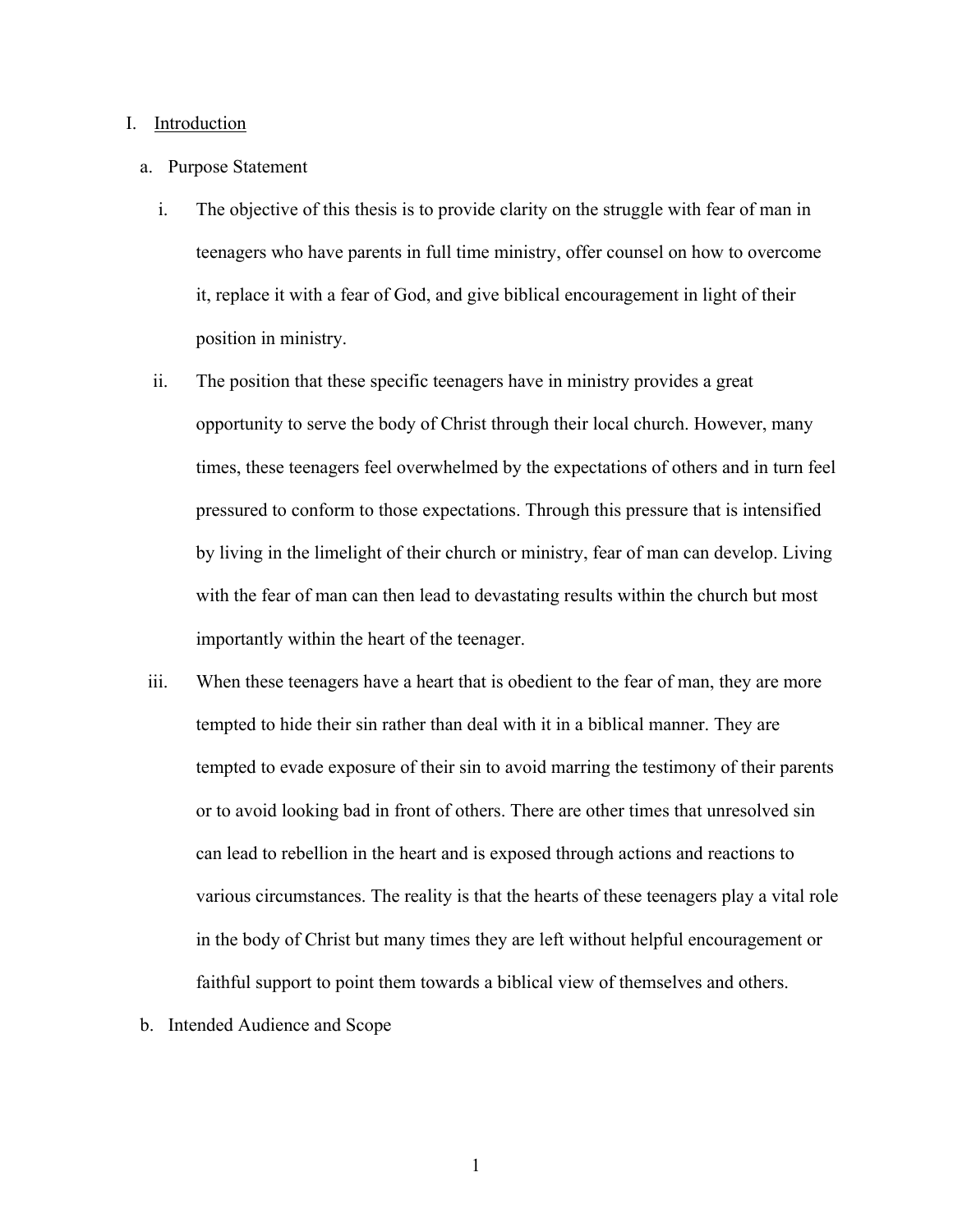- i. The intended audience is the teenager who has parents in full time ministry. Although this study can be beneficial for others within the body of Christ including parents, my desire is to focus on the struggles and needs of these teenagers.
	- 1. It will address the struggles that these teenagers face in this specific ministry.
	- 2. It will address the problem with fear of man and explain its effects in the heart and ministry.
	- 3. It will address the importance of a fear of God and the blessings that come along with it.
	- 4. It will give practical help on how to fight against the fear of man and live a life of faith and obedience for the glory of God.
	- 5. It will encourage them to have a biblical view of self, ministry, and family.
	- ii. This research intends to help the teenager in this specific area of ministry know that they are not alone in the struggles that they may face but also address biblically their response to these struggles as they arise. The position that they have in the ministry that the Lord has given their parents is unique and valuable and they have been given the privilege by God to be a part of it. However, the goal of this study is to address their heart response to the ministry that the Lord has given no matter what external circumstances are taking place. Fear of man may be a temptation and struggle, but it must be replaced with biblical fear, a reverential fear of God.
- j. Types of Fear Defined
	- ii. Fear of man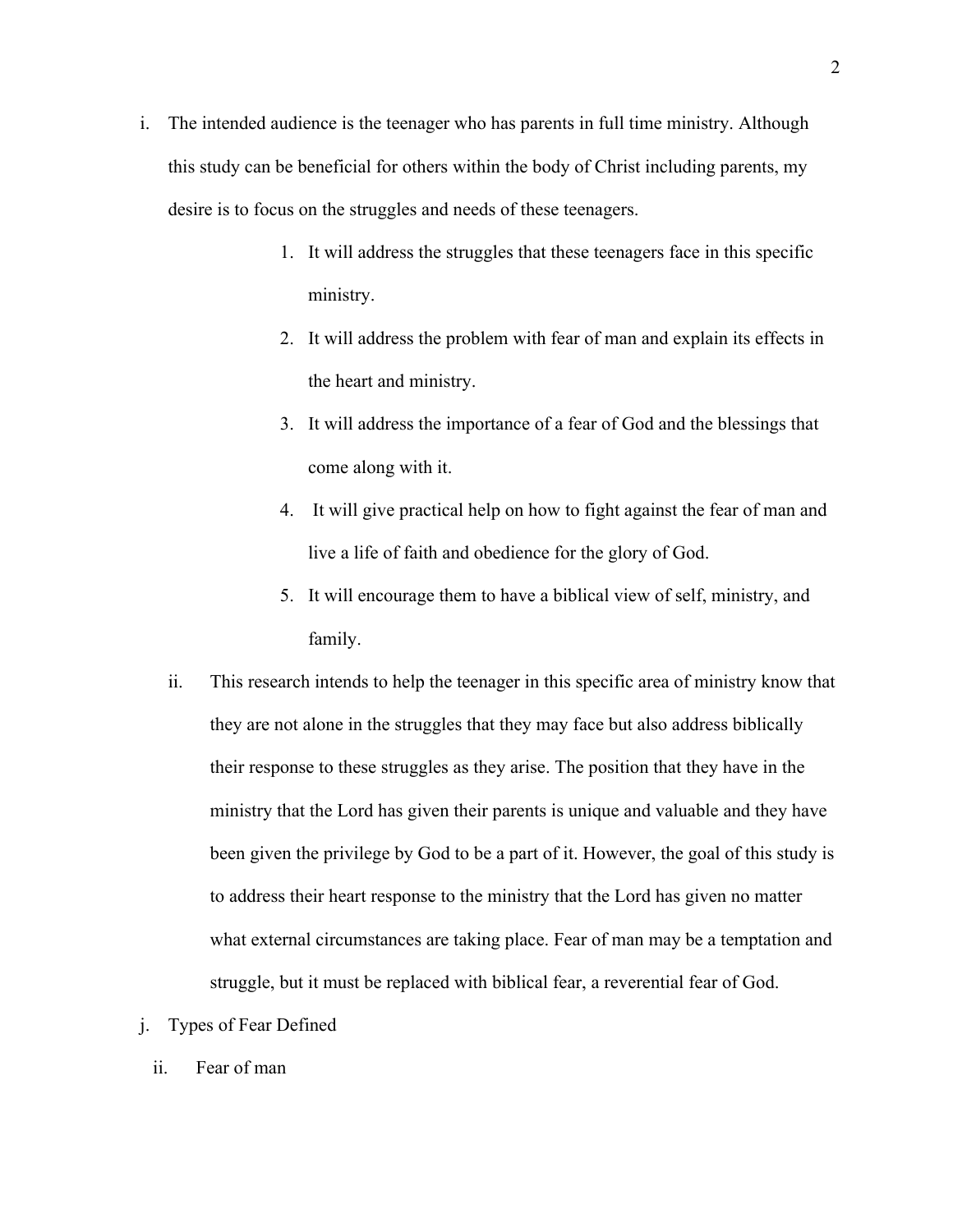- 1. Fearing man does not only include being afraid of someone, but it extends to holding someone in awe, being controlled or mastered by people, worshipping others, putting your trust in people, or needing people.<sup>1</sup>
- iii. Fear of God
	- 2. The fear of the Lord is a state of mind in which one's own will, attitudes, feelings, deeds, and goals are exchanged for God's.2
- d. Research Methodology
	- i. Most of the research will be done through library resources and internet research. However, a survey will be conducted as well.
- I. Life In the Spotlight<sup>3</sup>
- a. The Common Struggles
	- i. Expectations placed by parents and others. 4
		- 1. They are expected to behave like a Christian<sup>5</sup>
			- a. They should not or cannot give in to sinful ways and it most definitely should not be visible. There is not a lot of room for error.

<sup>5</sup> Piper, Barnabas. *The Pastor's Kid: What it's Like and How to Help*, (Charlotte: The Good Book Company, 2020), 55-56.

<sup>1</sup> Edward Welch, *When People are Big and God is Small*, (Greensboro: P & R Publishing, 2011).

<sup>2</sup> The MacArthur Study Bible, (Wheaton: Crossway, 2010), 866.

<sup>&</sup>lt;sup>3</sup> Several of the points under this section I received from a survey I conducted for pastors' kids and/or missionary kids that are currently in this position or were in this position when they were teenagers. Results are in Appendix A.

<sup>4</sup> "Prodigal Pastor Kids: Fact or Fiction," Barna, last modified November 11, 2013, accessed April 8, 2022, https://www.barna.com/research/prodigal-pastor-kids-fact-or-fiction/.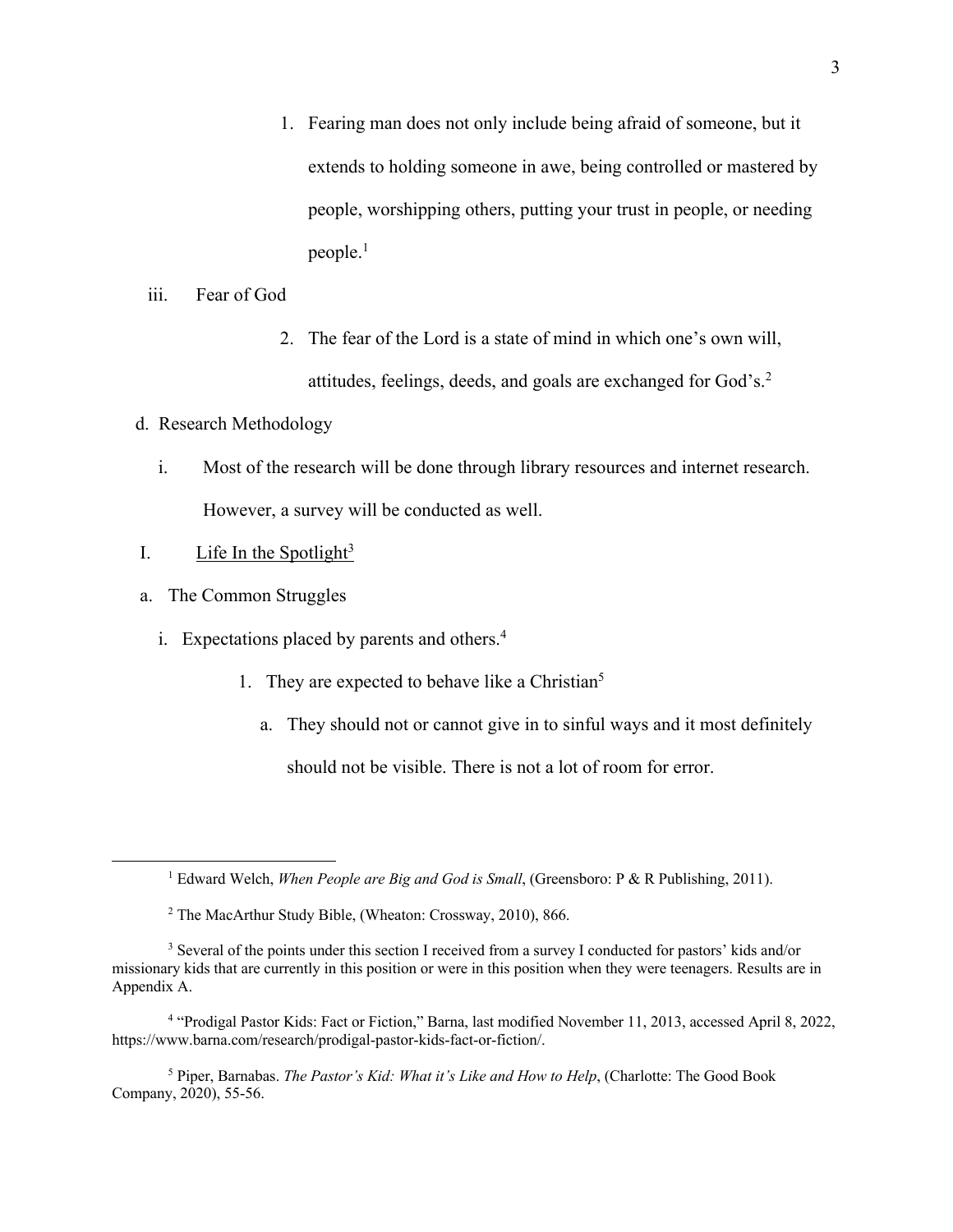- b. They are to always obey their parents, always be respectful to others, and always obey Scripture.
- c. They should always be involved in church ministries and activities. Where there is a need, they should help filling it with a good attitude.
- 2. They are expected to look like a Christian $6$

a. They should not make a scene with what they wear or with what they do. Appearance is important to make sure no questions or assumptions are made of struggling or wandering.7

- b. They need to be careful with how they present themselves outside of the home and church setting (e.g. social media, school).
- c. Not being on guard with their actions and reactions can make their parents look bad.<sup>8</sup>
- 3. They are expected to talk like a Christian<sup>9</sup>
	- a. They should know the Bible and know it well to respond correctly to questions that are fundamental to the Christian faith.
	- b. They should be ready to explain the gospel and know essential theological doctrines.
	- c. They should be careful with expressing their thoughts and opinions especially if they do not align with their parents' views.

<sup>6</sup> Piper, Barnabas, *The Pastor's Kid: What it's Like and How to Help*, 56.

<sup>7</sup> Appendix A.

<sup>8</sup> Ibid.

<sup>9</sup> Piper, *The Pastor's Kid*, 46-48.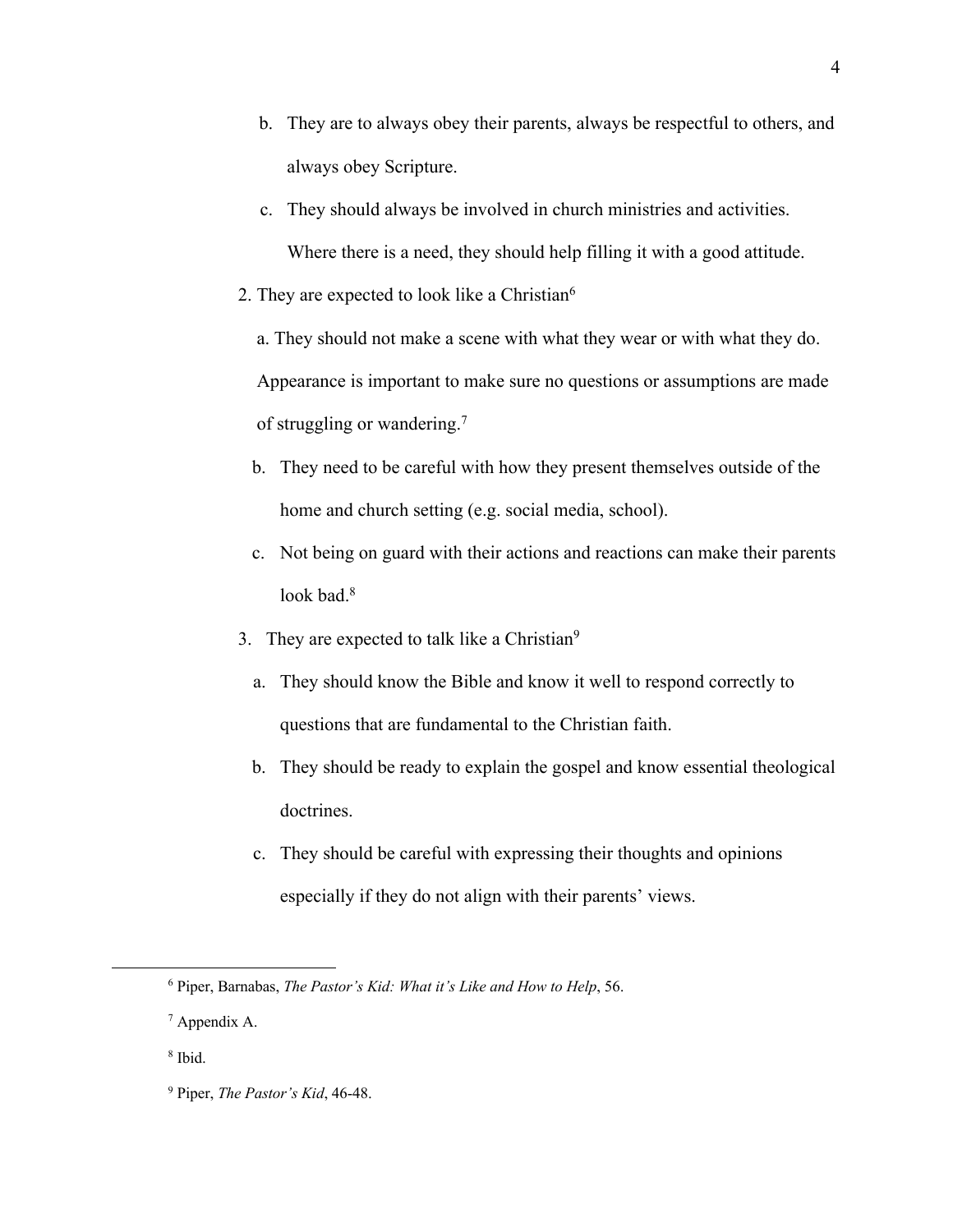- ii. Assumptions made by others. $10$ 
	- 1. Assuming that they know a lot about the Bible because their dad is the pastor who is theologically trained and trains them in every area as well.
	- 2. Assuming that they agree with everything their parents teach and believe and are a true believer of Jesus Christ because their parents are true believers of Jesus Christ.<sup>11</sup>
	- 3. Assuming they do not struggle with sin or other challenges other teenagers may struggle with.<sup>12</sup>
	- 4. Assuming their family is faithfully living out what their parents teach.<sup>13</sup>
	- 5. Assuming they love ministry like their parents.
- b. The Impact the Struggles Make<sup>14</sup>
- i. Loneliness
	- a. They many times do not have anyone outside of their family to confide in about life, sin, and struggles they face.
	- b. They do not have many true friends or others to be open with and relate to that are in their same position.
- ii. Pride

<sup>12</sup> Appendix A.

<sup>10</sup> Piper, Barnabas. *The Pastor's Kid: What it's Like and How to Help*, 32-39.

 $11$  Ibid., 64-65.

<sup>13</sup> "Prodigal Pastor Kids: Fact or Fiction," Barna, https://www.barna.com/research/prodigal-pastor-kidsfact-or-fiction/, last modified November 11, 2013, accessed April 8, 2022.

<sup>&</sup>lt;sup>14</sup> Appendix A.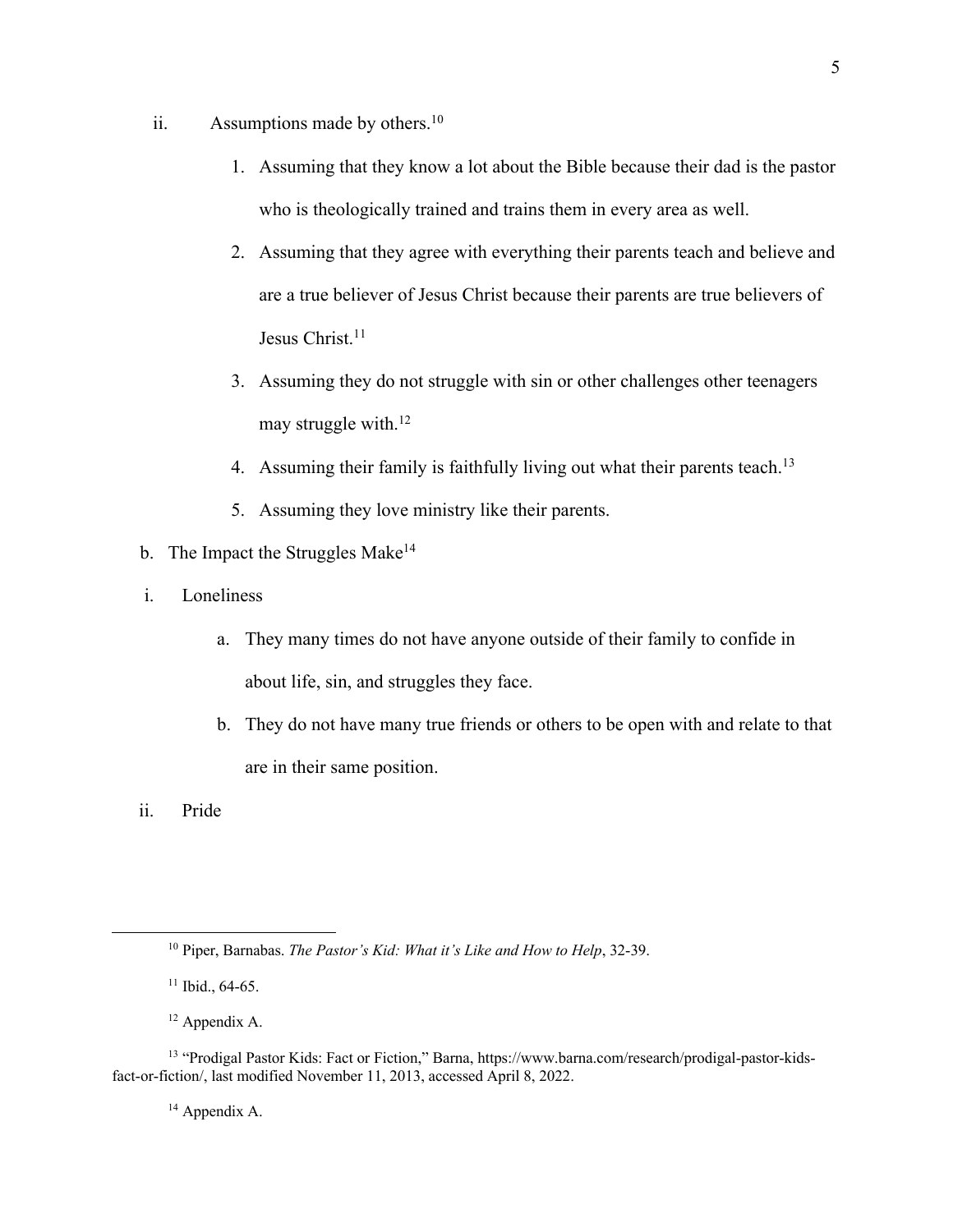- a. There is a temptation to impress and keep a good appearance. They can strive to be an ideal example of a good teenager by knowing a lot of Scripture, answering questions correctly, and meeting any ministry needs.15
- b. A legalistic mindset can be formed due to focusing only on the rules and standards of the Bible and not on the purpose behind those rules and standards.
- iii.  $Confusion<sup>16</sup>$ 
	- a. Common questions they may ask themselves are: What does it look like to have a genuine relationship with God? Am I truly saved, or do I think I am saved because of my parent's position in ministry?
- iv. Fear<sup>17</sup>
	- a. They may fear being exposed. Common questions that they may ask themselves are: What will people and my parents say and think if they knew what I struggled with or what sins overwhelm me?
	- b. They may fear sharing views and opinions because they may be wrong or different to what their parents or church believes.
	- c. They may fear failing and discouraging their parents or doing something bad that will disqualify them from ministry.
	- d. They may fear "not fitting in" with peers.

<sup>17</sup> Appendix A.

<sup>15</sup> Piper, Barnabas. *The Pastor's Kid: What it's Like and How to Help*, 57-63.

<sup>&</sup>lt;sup>16</sup> Ibid., 55-56.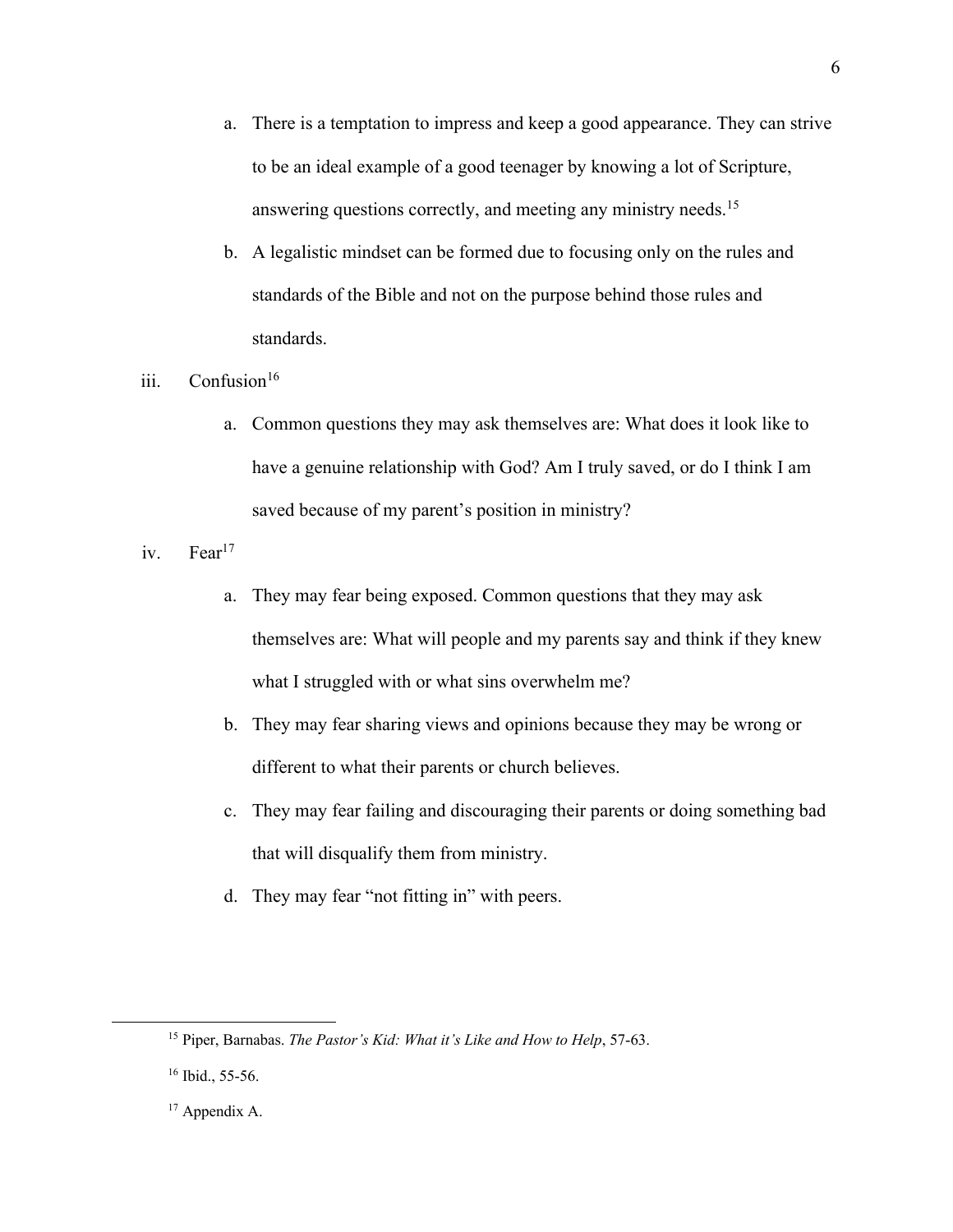- e. They may fear asking questions about the Bible or about God since they should already know the answers.
- c. The Problem
	- i. Many times, these teenagers develop external lifestyles that do not correspond to the true condition of their hearts. Barnabas Piper, son of John Piper, shares that, "…PKs learn tricks of their 'trade.' These are the subtle often instinctive, and maybe even accidental methods and skills that allow PKs to survive and present the desired persona, to 'be' whatever is expected or necessary."18
	- ii. Not addressing the struggles and temptations that they face can contribute to a false view of self, others, and God.
	- iii. Because external circumstances cannot be controlled (e.g., comments or general responses of others) they must focus on what they can control.
	- iv. Their heart: the attitude and posture of the heart is what they can control and work on to have a biblical view of self, others, and God.
		- a. Addressing their heart will help them view their current position in a manner that honors God, brings peace, and faithfully serves and loves others.
- d. The Root of the Problem
	- 1. The root of the problem in the heart is the fear of man: The fear of man lies in the heart and captivates it (Prov. 29:25) which in turn "dictates" how one responds to their circumstances (Matt 15:17-19).
	- 2. This specific fear focuses the heart's attention on others that are not God which in turn distorts their view of God, self, and others.

<sup>18</sup> Piper, Barnabas. *The Pastor's Kid: What it's Like and How to Help,* 57.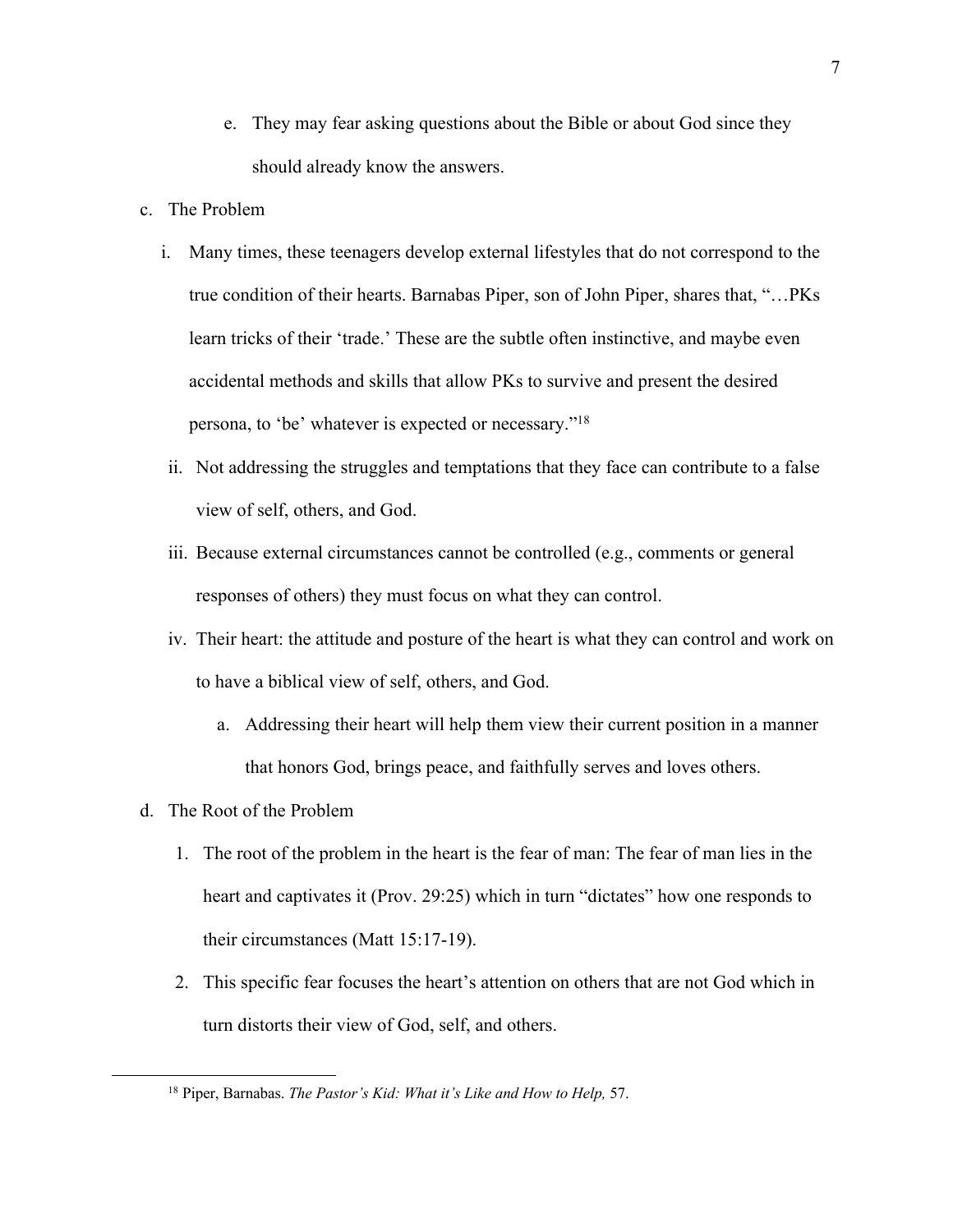### II. Dangers Of the Fear of Man

- a. Dissecting the Fear of Man
	- i. To address the fear of man, the teenager must first understand where it abides. Knowing where it resides will help them know where to start addressing this problem.
		- a. Fear of man abides in the heart. In the Bible, the heart is referred to as the "mind" which is the center of thinking and reason (Prov. 3:3), but also includes the emotions (Prov. 15:15), the will (Prov. 11:20) and the whole inner being (Prov 3:5).19
		- b. All thoughts, attitudes, and ultimately behaviors reflect what is in the heart (Prov 27:19).
		- c. When Jesus talked about sin, He always focused on the heart because that is ultimately where sin originates (Matt 15:18-20).
		- d. Overall, the heart reveals what or to whom one is devoted, and ultimately who they worship (Matt 6:21). Because it is the center of worship, it is critical to assure that it has the correct focus. Not having the right focus, will bring detrimental effects to their spiritual, emotional, and even physical life.
- b. Defining the Fear of Man
	- i. Ed Welch, in summary, states that, "the fear of man is when we replace God with people. Instead of a biblically guided fear of the Lord, we fear others."20
	- ii. It is also essential to remember that the fear of man is not just, "…holding someone in awe, being controlled or mastered by people, worshipping others, putting your trust in

<sup>19</sup> The MacArthur Study Bible, (Wheaton: Crossway, 2010), 871.

<sup>20</sup> Welch, *When People are Big, and God is Small,*14.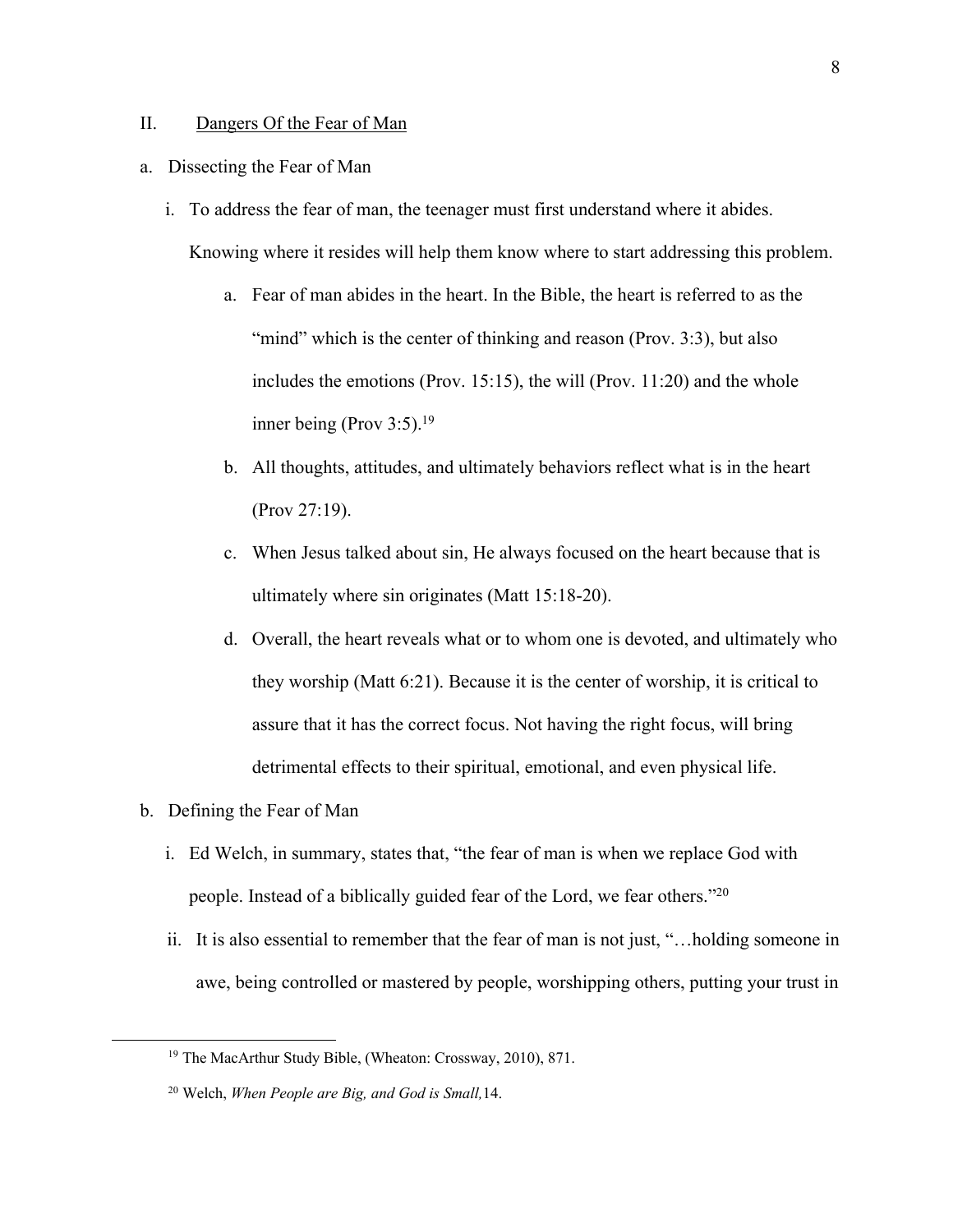people, or needing people,"21 but it can also be described as having a higher view of others than of God. What others think and say about them matters so much to the point that they are willing to look, act, and speak in such a way to please them.

- iii. Fearing man is sin because<sup>22</sup>:
	- i. It demonstrates a lack of trust in God (Is 41:10; 2 Tim 1:7)
	- ii. It attributes more power to another than what the Bible allows (Lk 12:4-5)
	- iii. It disobeys God's command to "not fear" (Matt 10:28; Ps 27:1-3; Prov 29:25)
	- iv. It focuses on self rather than on God and others (1 Cor 13:5)
- c. Examining the Effects of the Fear of Man
	- i. Fear of man is produced when a person places their heart's focus and hope on another that is not God. For this reason, the fear of man affects different areas of a person's life.
		- a. Spiritual Effects:
			- i. The heart of man was designed to worship God and when it is not worshipping God, it is worshipping other things or people. This is called idolatry (Rom 1:21-23). Tim Keller states that, "idolatry is not just a failure to obey God, it is a setting of the whole heart on something besides God."23

<sup>21</sup> Welch, *When People are Big, and God is Small*, 14.

<sup>22</sup> Priolo, Lou, *Fear: Breaking Its Grip*, (Phillipsburg, P & R Publishing, 2009), 6-15.

<sup>23</sup> Keller, Timothy, *Counterfeit Gods: The Empty Promises of Money, Sex, and Power, and the Only Hope that Matters*, (New York: Dutton, 2009), 171.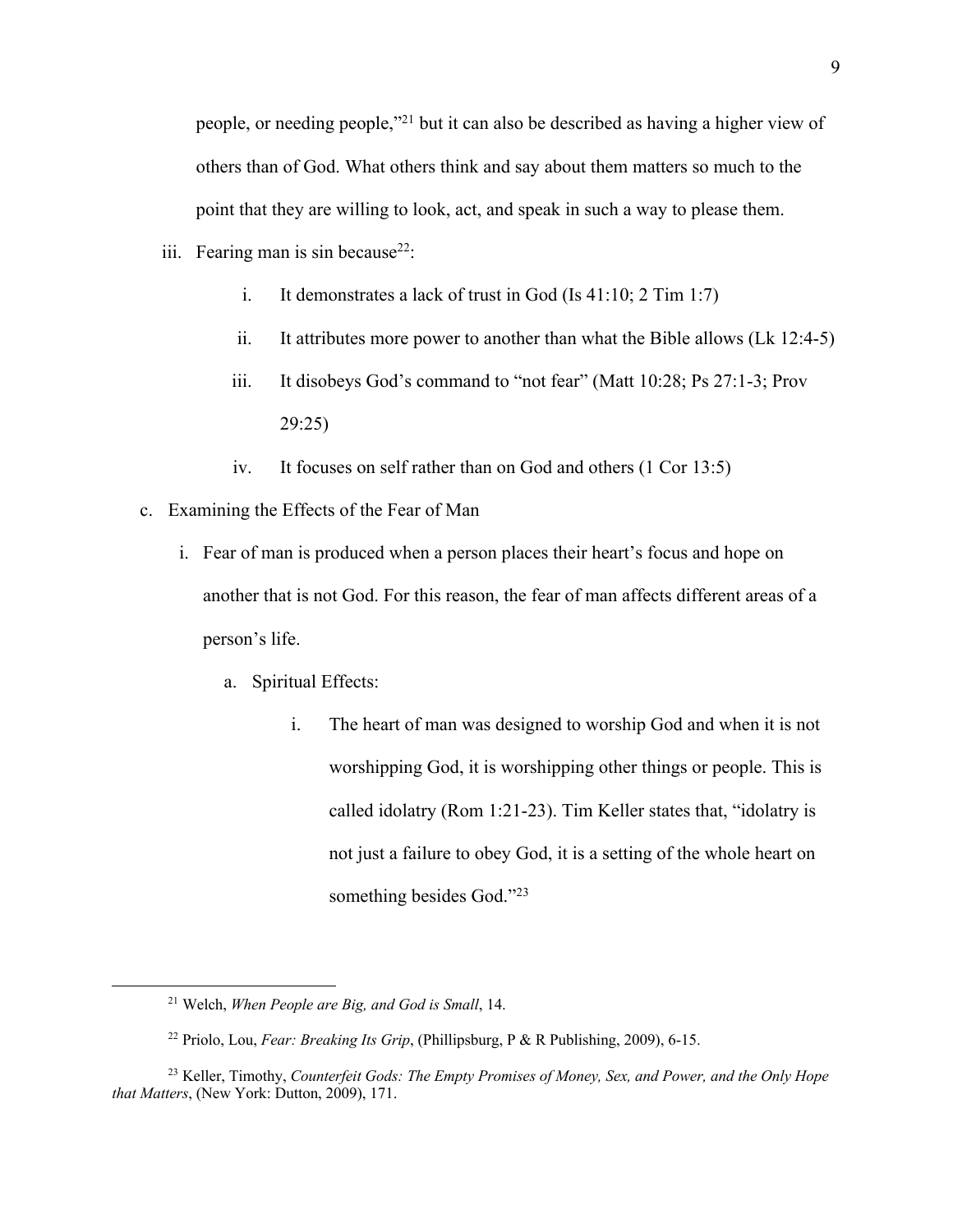- ii. Our hearts are naturally inclined to this response due to our sinful nature. John Calvin correctly expressed this by saying that our hearts our idol factories.<sup>24</sup>
- iii. When a true worship for God decreases, the door is open to temptations and false ideologies of ourselves and of God (Prov 29:25).
- b. Emotional Effects:
	- i. Our hearts inform our minds which affects the way that we respond emotionally.
	- ii. When an expectation of another is not met, the fear that resides in the heart provides the temptation for emotion driven decisions rather than making decisions that are based on truth.
	- iii. Responding to circumstances by emotions as the driving force will cause poor and unbiblical decisions to be made.
- c. Physical Effects:
	- i. Not addressing the fear of man at the heart level can lead to physical consequences. Headaches, nausea, shortness of breath, shakiness, or stomach pain are examples of one that is given into anxiety.<sup>25</sup>
	- ii. In summary, the fear of man affects every area of life and left unresolved can lead to greater consequences. English Puritan minister,

<sup>&</sup>lt;sup>24</sup> Rienke, Tony, "The Nail in the Coffin of Our Hearts", last modified October 1, 2017, Accessed April 23, 2022, https://www.desiringgod.org/articles/the-nail-in-the-coffin-of-our-hearts.

<sup>&</sup>lt;sup>25</sup> Harvard Health Publishing, "Recognizing and Easing the Physical Symptoms of Anxiety", last modified August 1, 2020, accessed April 12, 2020, https://www.health.harvard.edu/mind-and-mood/recognizing-and-easingthe-physical-symptoms-of-anxiety.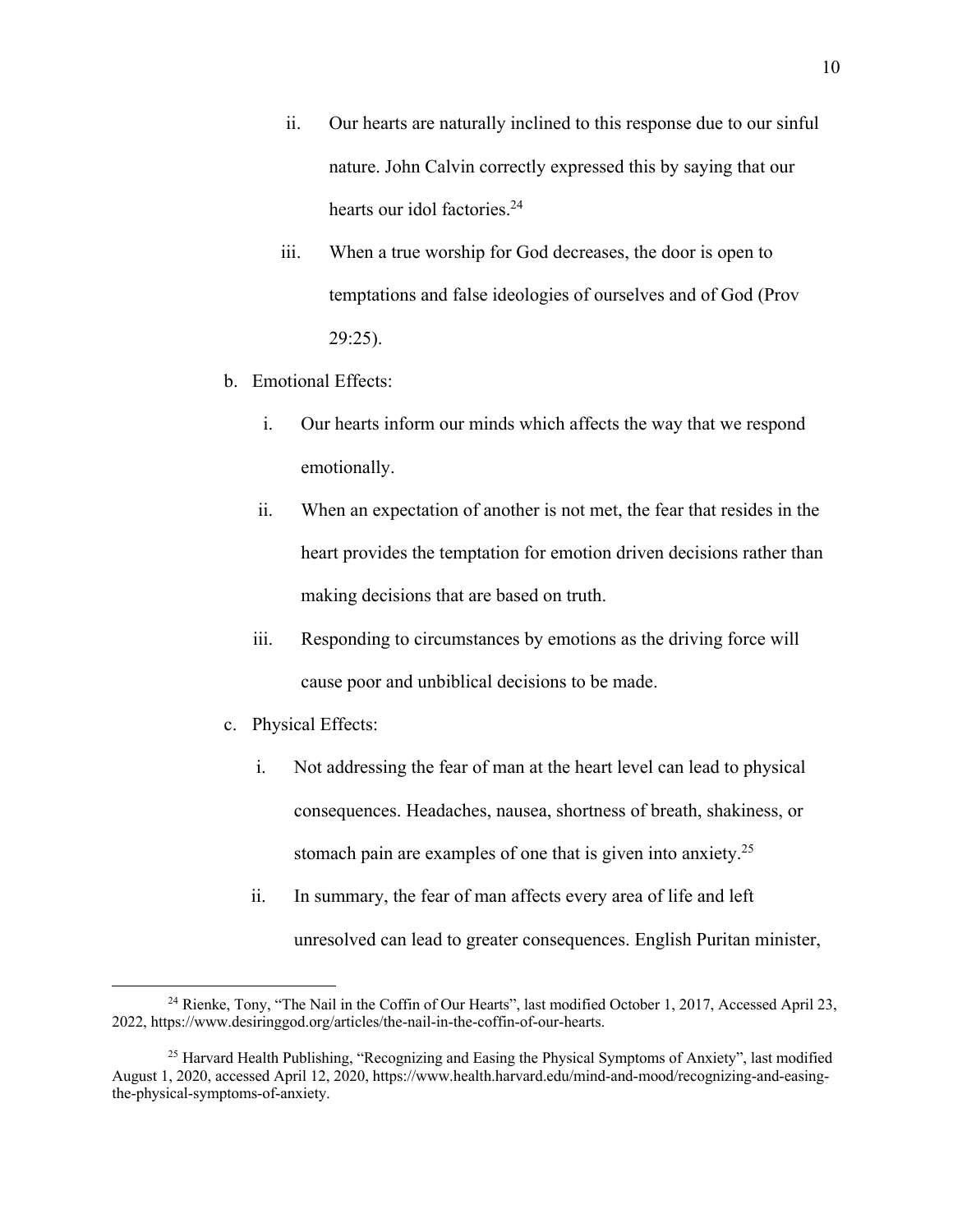John Flavel wrote that, "much fear creates great tumult in the soul. It puts everything into hurries and distractions to such an extent that we cannot perform any service for God with profit or comfort."26

- d. The Problems with the Fear of Man
	- i. The fear of man does not please God and is therefore sinful. Welch shares that, "ALL experiences of the fear of man share at least one common feature: people are big. They have grown to idolatrous proportions in our lives. They control us. Since there is no room in our hearts to worship both God and people, whenever people are big, God is not. Therefore, the first task in escaping the snare of the fear of man is to know that God is awesome and glorious, not other people."<sup>27</sup>
	- ii. Whom a person fears sets the stage for whom they worship. Whom they worship sets the manner for how they live. If the teenager's life is defined by worshipping others and not God, then their life will be devoted to bowing down to the desires of others and not God's. Addressing the fear of man will bring honor to God and will result in a true worship of God. This change of heart will permeate all other areas of life that will help the teenager have the right attitude and perspective of others.
	- iii. It is vital for the teenager to understand that the habits they build now will affect their future. No matter how hidden their intentions may be, they will always be revealed. If not now, they will be in the future judgment (Eccl. 11:9; 12:13-14; Jn 5:28-29).
- IV. The Solution: The Fear of God

<sup>26</sup> Flavel, John and edited by J. Stephen Yuille, *Triumphing over Sinful Fear*, (Grand Rapids, Reformation Heritage Books, 2011), 47.

<sup>27</sup> Welch, *When People are Big and God is Small*, 95.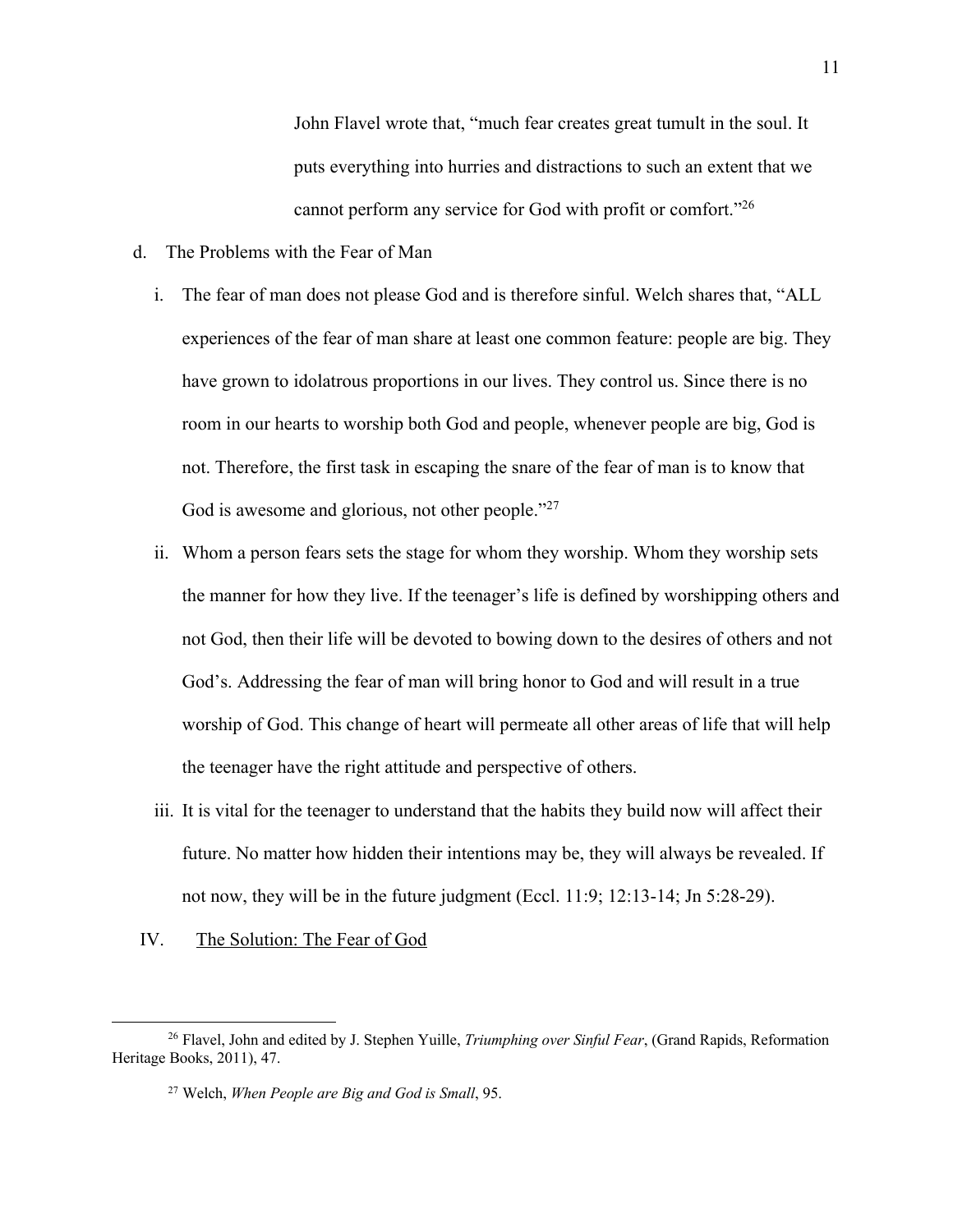- a. The Fear of God Defined
	- i. Puritan, John Flavel, describes the fear of God as, "a gracious habit or principle planted by God in the soul, whereby the soul is kept under a holy awe of the eye of God, and from thence is inclined to perform and do what pleases him and to shun and avoid whatever he forbids and hates."28
	- ii. In essence, to fear God is to have a reverential awe of Him from the heart which is revealed by the desires and actions of the heart: to love what God loves and to hate what God hates.
- iii. Michael Reeves also shares that the person who fears God, "*loves* God, cherishing Him as a holy Father, and therefore has a sincere longing to be like Him."29
- iv. The Bible describes the fear of God as:
	- a. The beginning of knowledge and wisdom: Prov 1:7, 9:10; Job 28:28
	- b. Hatred of evil: Prov 8:13
- v. The fear of God is a command (1 Pet 2:17; Prov 3:7; Deut 10:12; Eccles 12:13) but ultimately is a choice of the heart (Ps 86:11; Ps 56:3; Ps 56:3-4; Josh 24:14).
- b. Who can Fear God
	- i. To fear God, one must first know God; a person must have a personal relationship with Jesus Christ (Jn 17:3). Without a personal relationship with Jesus Christ, it is impossible to fear God. A temptation that the teenager faces in this position is thinking that they are saved because of their parent's position in ministry or

<sup>28</sup> Flavel, John, *Triumphing over Sinful Fear*, xiii.

<sup>29</sup> Reeves, Michael, *Rejoice and Tremble: The Surprising Good News of the Fear of the Lord*, (Wheaton: Crossway, 2021.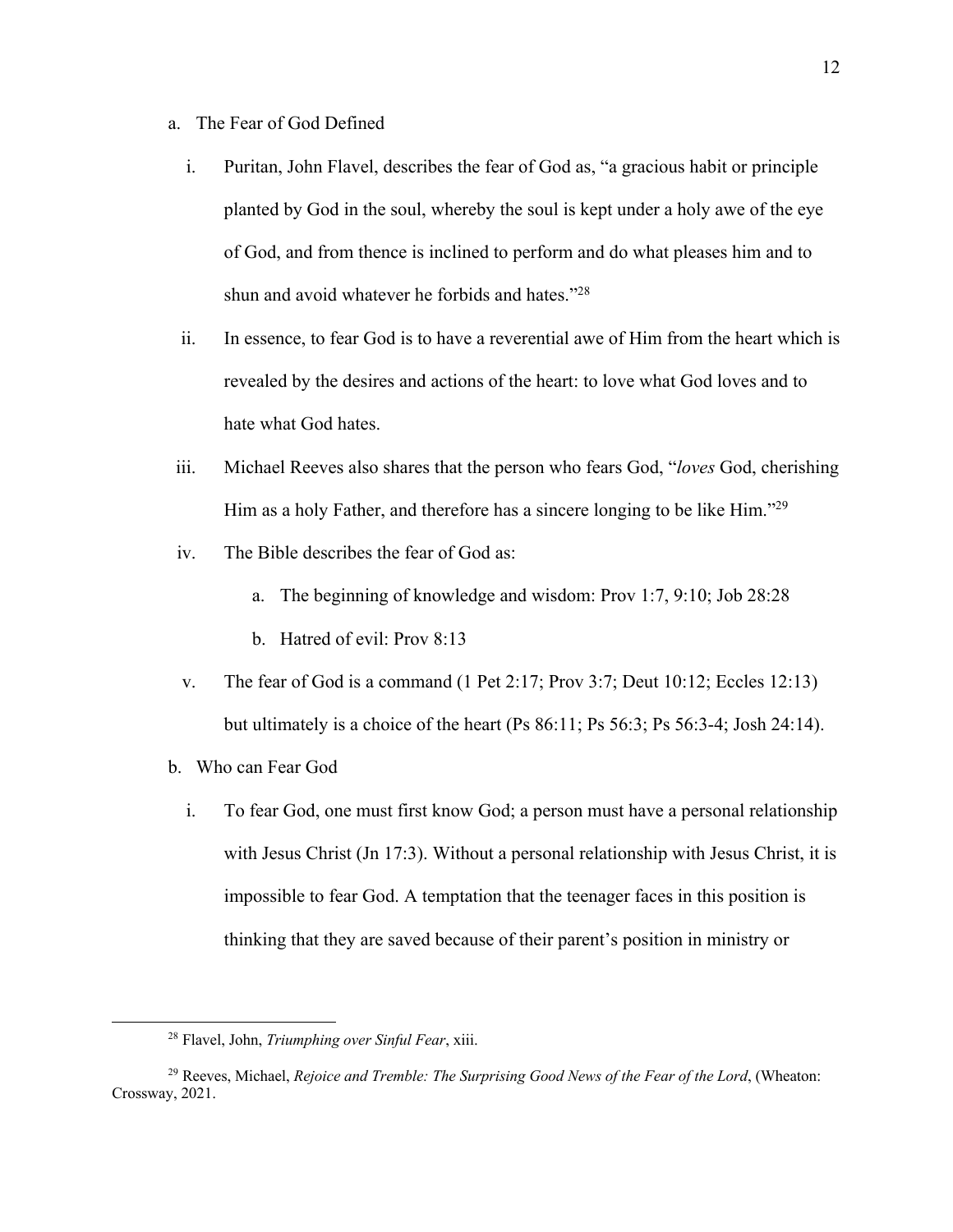because they have heard the gospel message their whole lives. Barnabas Piper, son of John Piper, also shares that, "a PK can often describe faith without having it, argue theology without believing it, and quote Scripture without thinking about it."30 Exposure to the gospel truths and solid teachings, continual serving in the church community, and having Bible knowledge does not confirm that they are saved. Therefore, a correct understand of the gospel and what it means to be saved is essential for these teenagers to understand. Without a true relationship with Jesus Christ, the fear of man will dominate the unregenerate heart.

- ii. It is vital to help the teenager understand this truth so that they do not have a false view of Christianity. A few helpful questions to ask a teenager that is in this position are: What does it mean to have a personal relationship with Jesus Christ? Do you have a personal relationship with Jesus Christ? What fruit do you see in your heart and in your life that matches your confession? Assuming that they are believers because they know much of the Bible is a dangerous assumption since many times they can struggle with confusion or doubt regarding salvation.<sup>31</sup>
- iii. In summary, if God is not present in their heart and life, a fear of God cannot exist. This is the first necessary step to address the problem of the fear of man. If the teenager has a true relationship with Jesus Christ, they are in the correct position to fight against the fear of man biblically and experience victory for the glory of God.

<sup>30</sup> Piper, Barnabas, "5 Reasons Why Pastor's Kids Struggle with Doubt", https://research.lifeway.com/2020/01/21/5-reasons-pastors-kids-struggle-with-doubt/, Last accessed April 15, 2022. Last modified January 21, 2020.

<sup>31</sup> Piper, Barnabas, *The Pastor's Kid*, 58-59.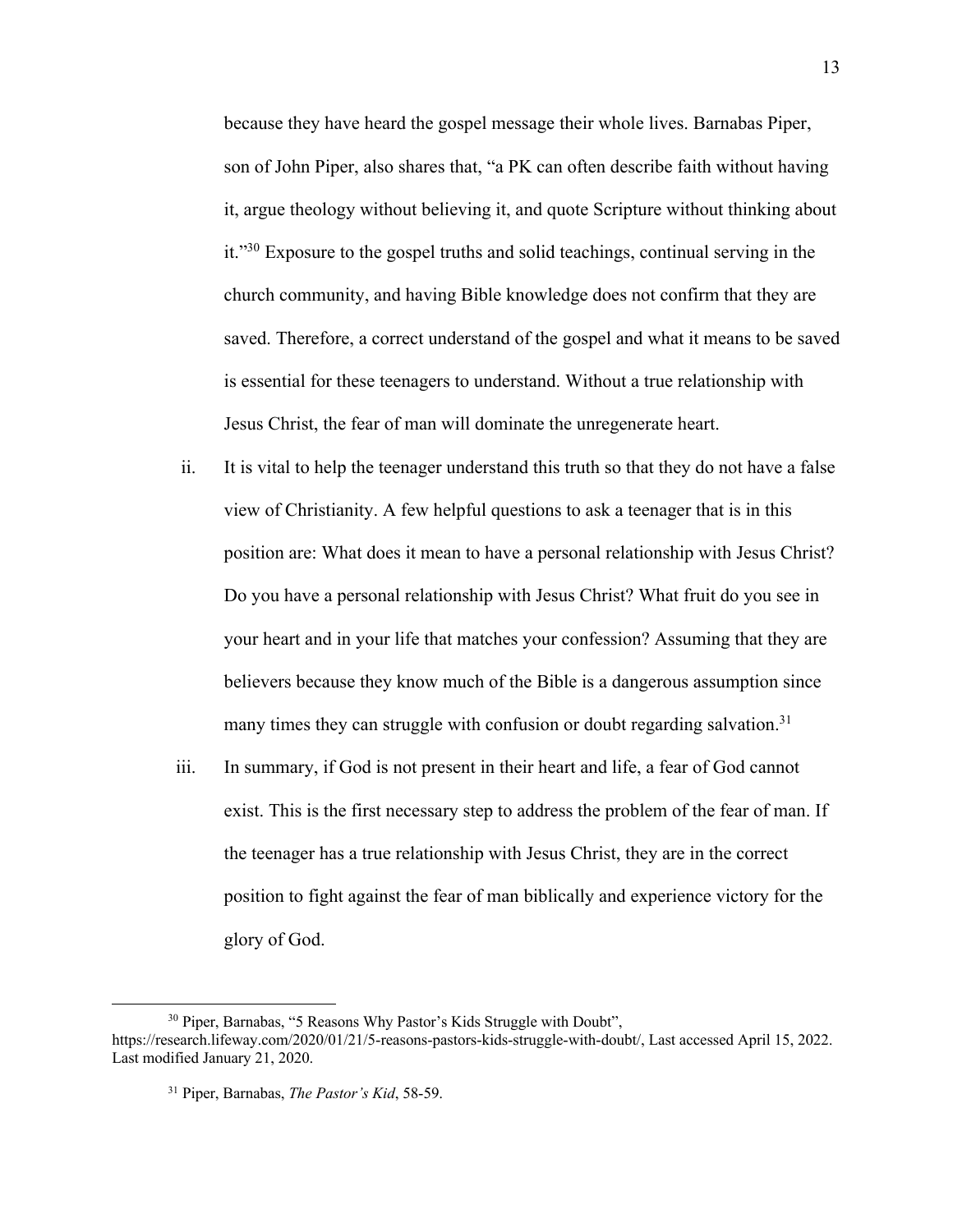- c. Benefits of the One Who Fears God
	- i. The Bible teaches that the fear of God brings blessings (Ps 31:19, 111:10, 112:1) that affect every area of life. It specifically teaches that:
		- a. The Lord fulfills the desire of those who fear Him; He hears their cry and saves them (Ps 145:19).
		- b. God takes pleasure in those who fear Him (Ps 147:10-11).
		- c. The Lord shows compassion on those who fear Him (Ps 103:13).
		- d. The fear of the Lord is a fountain of life by which someone can avoid the traps of death (Prov 14:27).
		- e. The one who fears God has strong confidence (Prov 14:26), will not lack anything (Ps 34:9), and rests satisfied (Prov 19:23).
		- f. The one who fears God is a friend of God (Ps 25:14).
		- g. The one who practices the fear of God has good understanding (Ps 111:10).
		- h. Riches, honor, and life are rewards for those who are humble and fear the Lord (Prov 22:4).
		- i. There are consequences to those who choose not to fear God (Prov 28:14).
	- ii. The heart of a person who fears God is prepared to worship Him. Pastor John MacArthur shares that, "worship is honor and adoration directed to God."<sup>32</sup> When the heart is bowed low towards God, it affects every area of life and becomes a lifestyle. This lifestyle is evident by a consuming desire to, "use every moment of [their lives] to devote [themselves] to doing good to all, sharing [their] blessings

<sup>32</sup> MacArthur, John, *Worship: The Ultimate Priority*, (Chicago: Moody Publishers, 2012), 43.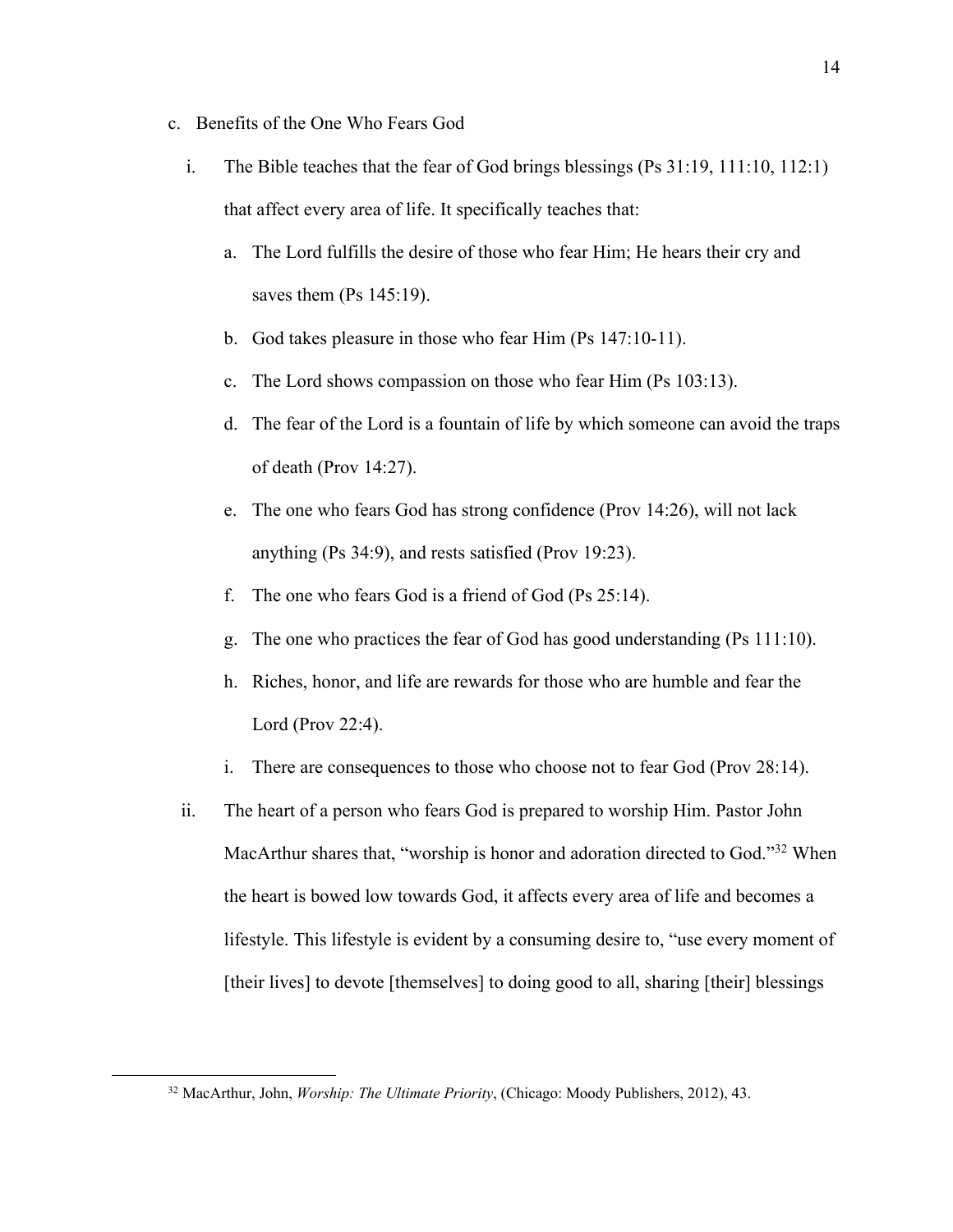with [their] neighbors, and praising God, who is the source of all goodness and every blessing."33

- iii. Flavel gives a vivid picture of the transforming power that the fear of God has over the fear of man to the one who chooses it. He shares that, "The fear of God will swallow up the fear of man. A reverential awe and dread of God will extinguish the creature's slavish fear, as the rain puts out the fire. To sanctify the Lord of hosts is to acknowledge the glory of His sovereign power, wisdom, and faithfulness. It includes not only a verbal confession but internal acts of trust, confidence, and entire dependance upon Him."34
- iv. Because of the varied temptations that teenagers face in this position, a true fear of God will embolden them to live out the Christian faith, using their position as an opportunity to glorify God, and be a blessing to others.
- V. How to Fight Fear with Love
- a. A Change of Heart and A Change of Mind
	- i. First, a change of heart and mind is necessary to address the fear of man at its roots.
		- a. Jay Adams shares that a change that is directed towards godliness is one that 1) stems from an inward change of heart, 2) is achieved by the Holy Spirit, and 3) is therefore entirely acceptable to God.<sup>35</sup>

<sup>33</sup> MacArthur, *Worship: The Ultimate Priority*, 46.

<sup>34</sup> Flavel, *Triumphing over Sinful Fear*, 5.

<sup>35</sup> Adams, Jay E., *How to Help People Change: The Four Step Biblical Process*, (Grand Rapids: Zondervan, 1986), 8-9.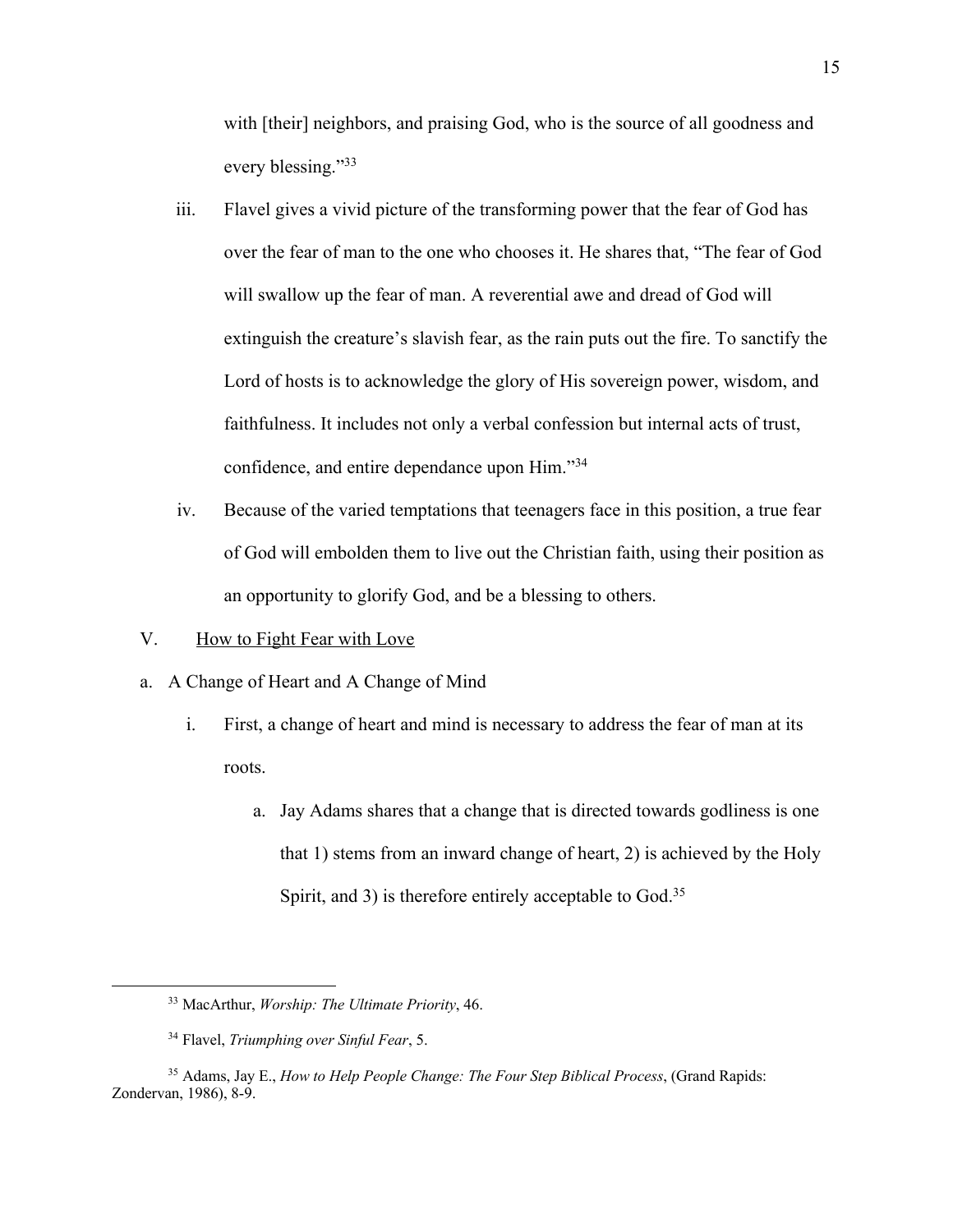- b. The teenager that has a personal relationship with Jesus Christ and understands that they have sinned against the Lord by having a greater fear of man than of God and confesses and repents from that sin has made the first step towards victory over the fear of man.
- c. Once the teenager has established as the highest priority in their heart to please the Lord and fear Him alone, they will then be able to begin working on how to specifically address the fear of man.
- b. Choosing Love Over Fear
	- i. Second, the teenager must understand that the biblical solution to fear is love.

a. Perhaps love is not the answer that seems to be the most obvious solution, but the Bible teaches that perfect love casts out fear  $(1 \text{ In } 4:18)$ . The context in this passage speaks about fear of God's judgment. However, the general principle found in this passage: "there is no fear in love, but perfect love casts out fear," (1 Jn 4:18a) has a broader application and does not just imply fear of judgment but fear in general.36

b. Lou Priolo shares that, "there is nothing else in all the world—nothing in any man-made theory of counseling, nothing in any pill you can buy—that has the power to expel fear more effectively than biblical love."37

c. Why love? When fear is at the center of the heart, the heart is focused on self rather than on God and others but when love replaces fear, God and others are in view and not self. When a person is more focused on their love for God, who He

<sup>36</sup> Priolo, Lou, *Fear: Breaking Its Grip*, 14-15.

<sup>37</sup> Ibid., 15.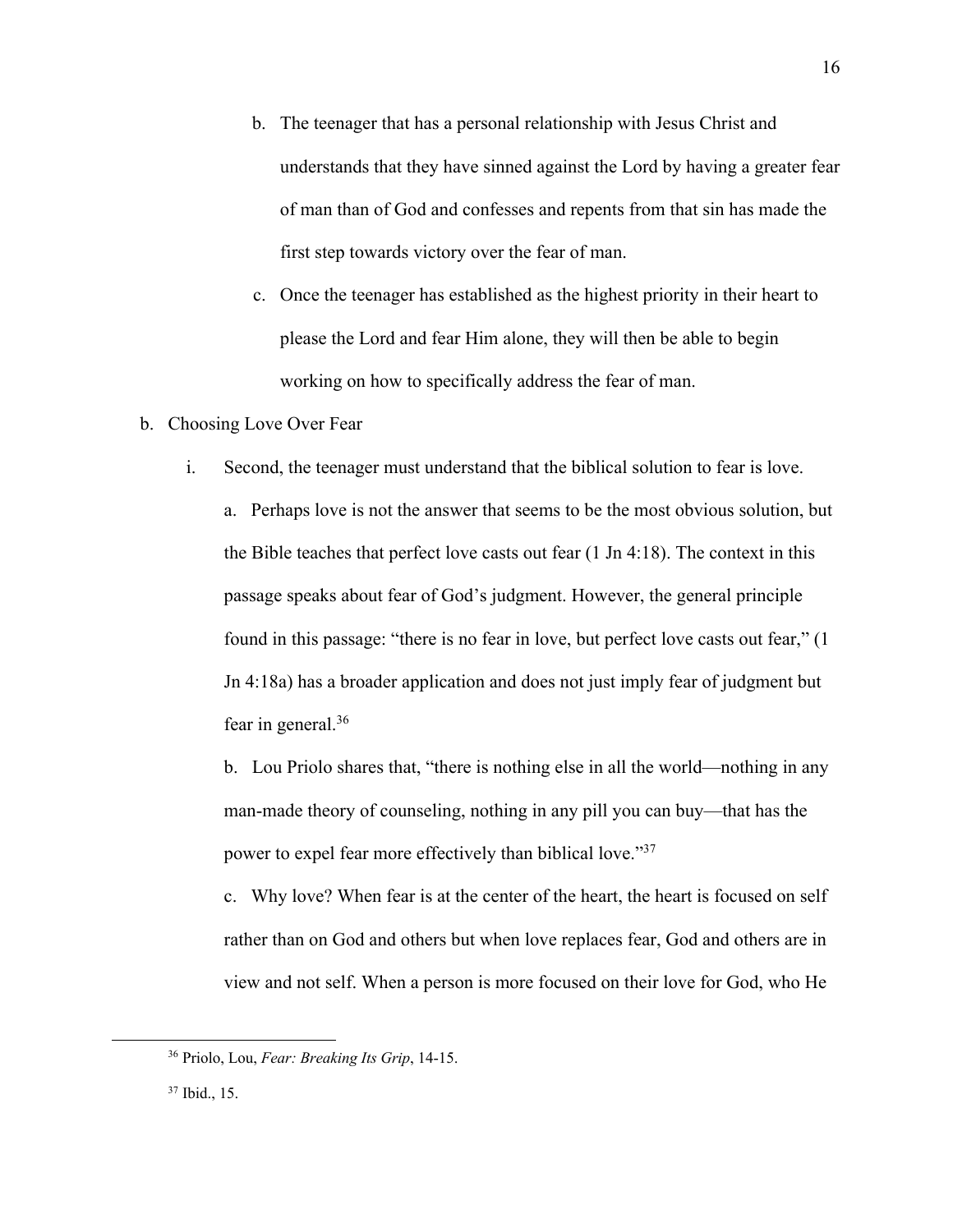is and what He has done for them, they will be able to serve Him without fear. When a person focuses on loving their neighbor, they are more consumed with caring for them than fearing them. This in essence is the fulfillment of the great and first commandment as well as the second (Matt 22:36-40; Lk 10:25-28).

ii. The teenager should remember that if they have a personal relationship with Jesus Christ, they have been equipped with the essential resources to have victory over the fear of man.

- a. The indwelling power of the Holy Spirit and God's true words found in the Scriptures will enable and provide strength for them to overcome the fear of man<sup>38</sup>
- c. The Foundation and Beauty of True Love
	- i. Before working on this step towards loving others, it is vital for the teenager to understand why they can and should choose to love others, especially those they fear.
	- ii. The key to loving others comes in the verse following the one last observed which is 1 John 4:19: "We love because He first loved us." This amazing love is not from this earth. This magnificent love of God is seen in at least three ways and serve as an example to imitate.
		- A. God's love in choosing for salvation (Eph 1:4-6).
		- B. Christ's love in giving His life to die on our behalf (Rom 5:6-8; Jn 3:16). Elyse Fitzpatrick shares that, "…Real love was profoundly and perfectly

<sup>38</sup> Stone, Derek, "Promises for Overcoming the Fear of Man," https://biblicalcounseling.com/resourcelibrary/articles/promises-for-overcoming-the-fear-of-man/, last accessed April 12, 2022, last updated May 20, 2021.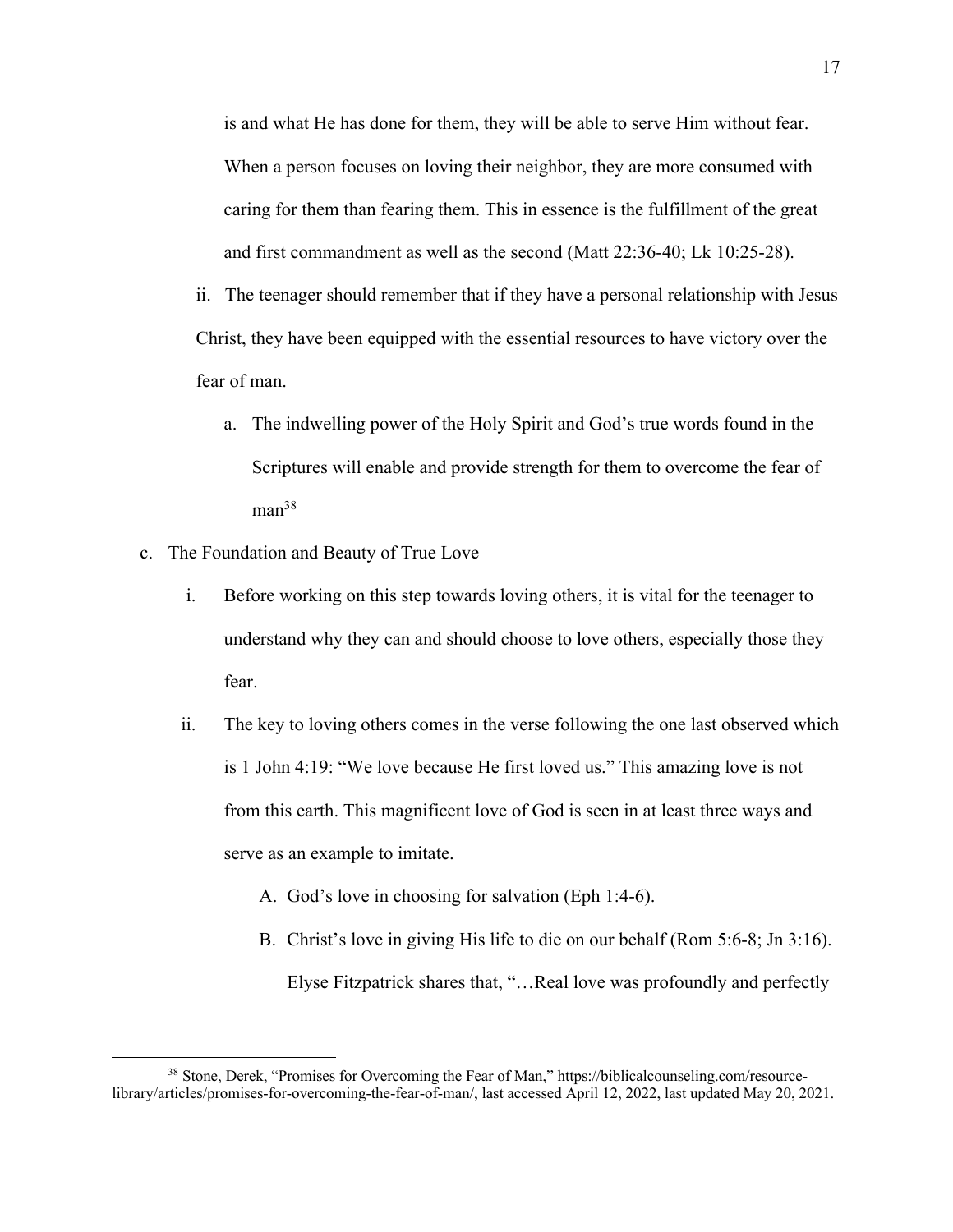personified in Jesus Christ, the God-Man who assumed human flesh, lived a perfect life, was executed on a Roman cross, rose from the dead, and then ascended to heaven, still embodied in human flesh, to pave the way for each of us. Real love is personified in the gospel, and living in its light is utterly essential for our transformation."39

C. The Holy Spirit's love in completing the work of salvation (Rom 5:5). Dane Ortlund shares about this love by stating that, "He didn't simply leave heaven for me; he endured hell for me. He, not deserving to be condemned, absorbed it in my place—I, who alone deserved it. That is his heart. And into our empty souls, like a glass of cold water to a thirsty mouth, God poured his Holy Spirit to internalize the actual experience of God's love."<sup>40</sup>

iii. This trinitarian love reveals the entirety of God's love for us. If all of God, all three Persons in One, loved us in this way, we can choose to love others because we have been truly loved (1 Jn 3:16; Jn 13:34-35). Fitzpatrick further shares that, "it's essential for us to think about God's love today because it is only his love that can grant us the *joy* that will strengthen our hearts, the *courage* that will embolden us in our fight against sin, and the *assurance* that will enable us to open up our lives to him so that he might deal powerfully with our unbelief and idolatry."<sup>41</sup>

d. Practical Steps to Fight Against the Fear of Man with Love

#### <sup>41</sup> Ibid., 24.

<sup>39</sup> Fitzpatrick, Elyse M., *Because He Loves Me: How Christ Transforms Our Daily Life*, (Wheaton: Crossway, 2008), 23-24.

<sup>40</sup> Ortlund, Dane, *Gentle and Lowly: The Heart of Christ for Sinners and Sufferers*, (Wheaton: Crossway, 2020), 192.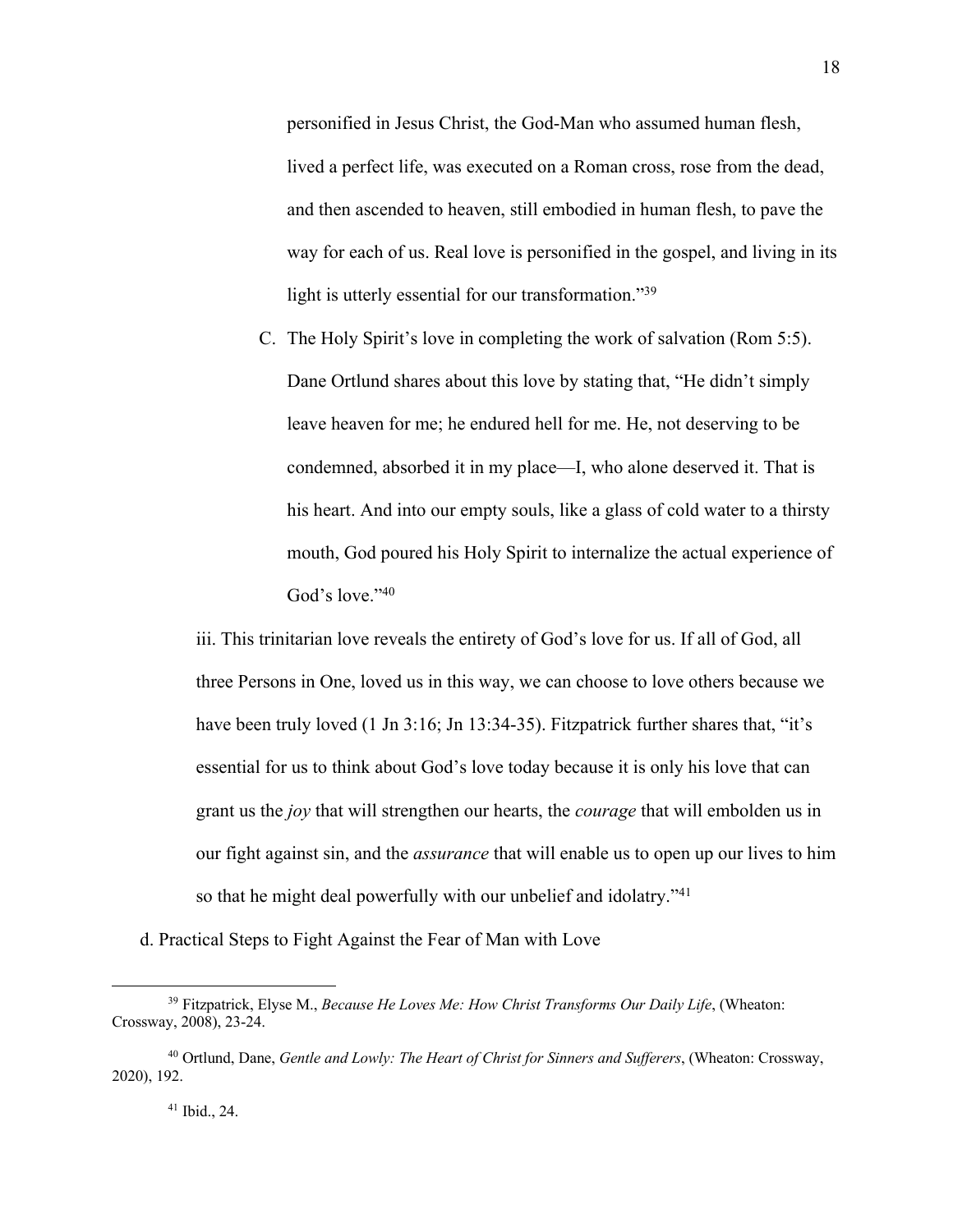- i. The teenager must learn to obey the first and second great commandments (Matt 22:36-40; Lk 10:25-28). Regarding this, Priolo shares that, "the most effective way to remove (put off) fear is to replace it with (put on) love…you must make it your primary goal to please (love) God, rather than to expel your fear. You must *obey God regardless* of your fear! You must *love others regardless* of your fear!" $42$
- ii. They must train their thoughts to focus on what is most important. Priolo further shares that, "practically speaking, this means that in order to overcome fear you must also begin to change the way that you talk to yourself about your fears. You must learn to focus not on the consequences of the action that you are afraid to take, but rather on the pleasure that your obedience will bring to God and the ministry you will have to others."<sup>43</sup>
- iii. When they are tempted to give in to fear of another, they must use God's word to address the specific fear. This means that specific passages have been chosen, meditated on, and memorized in order to rehearse in times of temptation. The teenager should be reminded that the, "impact of reading Scripture during times of distress is quite powerful. But the tranquilizing effect of memorizing and meditating on the appropriate portion of Scripture during those times is typically much more powerful."44

<sup>42</sup> Priolo, Lou, *Fear: Breaking Its Grip*, 19.

<sup>43</sup> Ibid., 20.

<sup>44</sup> Ibid., 22-23.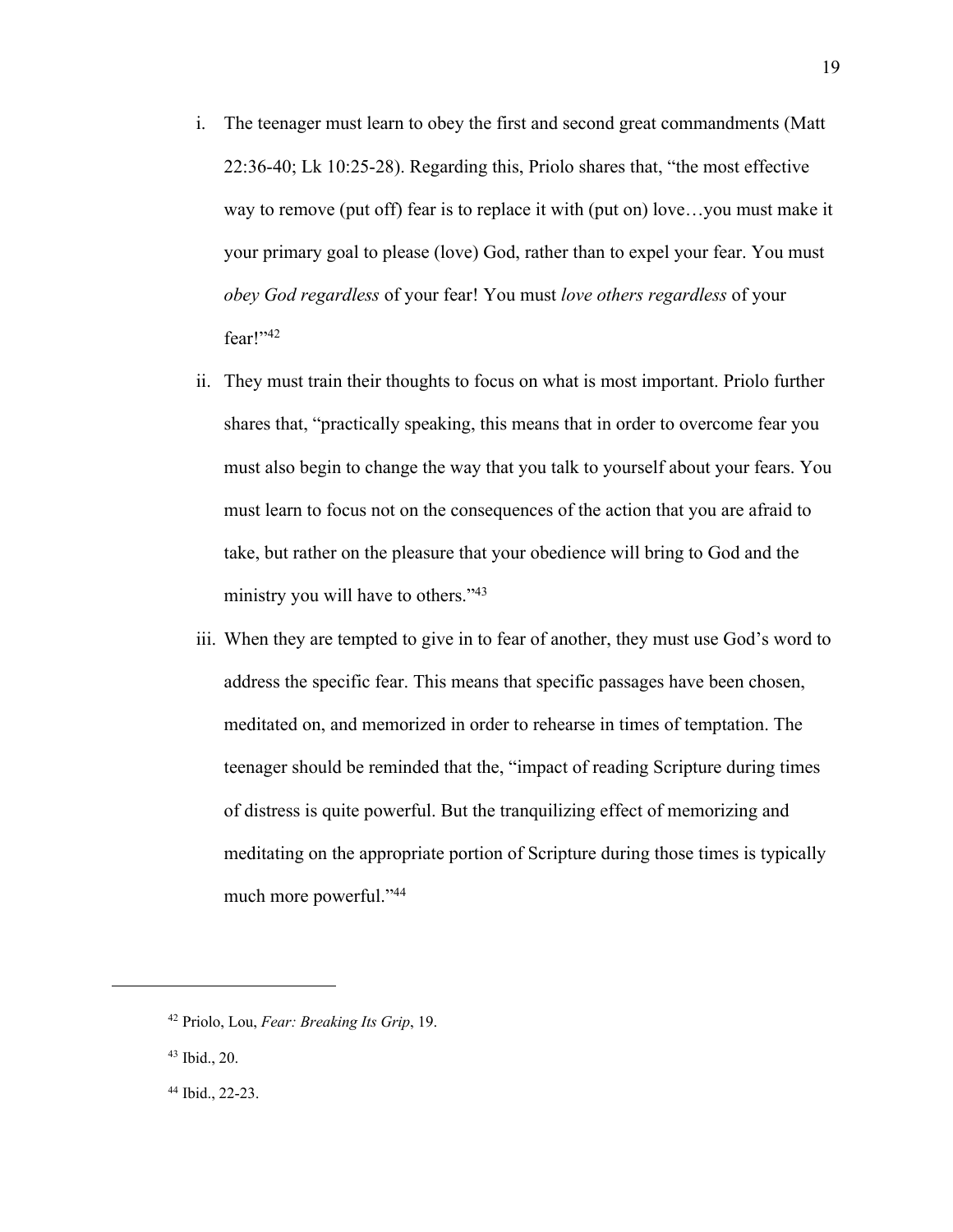a. One simple way of practicing this is by writing out their fears and writing out God's truth next to them to combat them in times of temptation. This can be done by dividing a sheet of paper in half and titling the left column, "I fear…" and list the things that they fear of another person. Then title the right column, "But God says…" and list specific passages and promises that address those specific fears. When they are tempted to fear in the specific ways they listed, they can use this sheet of paper to address them using God's word more precisely. It is ideal to memorize those specific passages so that the teenager can address the fearful thoughts quickly.<sup>45</sup>

- iv. They should clear their conscience from all unresolved conflicts with others—both God and man (Prov 28:1).<sup>46</sup> When the teenager addresses sin committed before God and others, they can focus on addressing the problem of fear within their heart.
- v. They should be encouraged to find specific ways they can show love to the person or people they fear. A great question to ask is, "what are ways that I can serve them and care for them?"

a. The greatest example of faithful and loving service for another is Jesus Christ (Phil 2:3-8). They can imitate His example by choosing to love their neighbor and not be afraid of what they will think, say, or do. If love is the priority, they will be willing to be patient and kind and bear all things (1 Cor 13:4-8).

vi. Helpful resources that address the fear of man:

<sup>45</sup> Priolo, Lou, *Fear: Breaking Its Grip*, 31-32.

<sup>46</sup> Ibid., 25.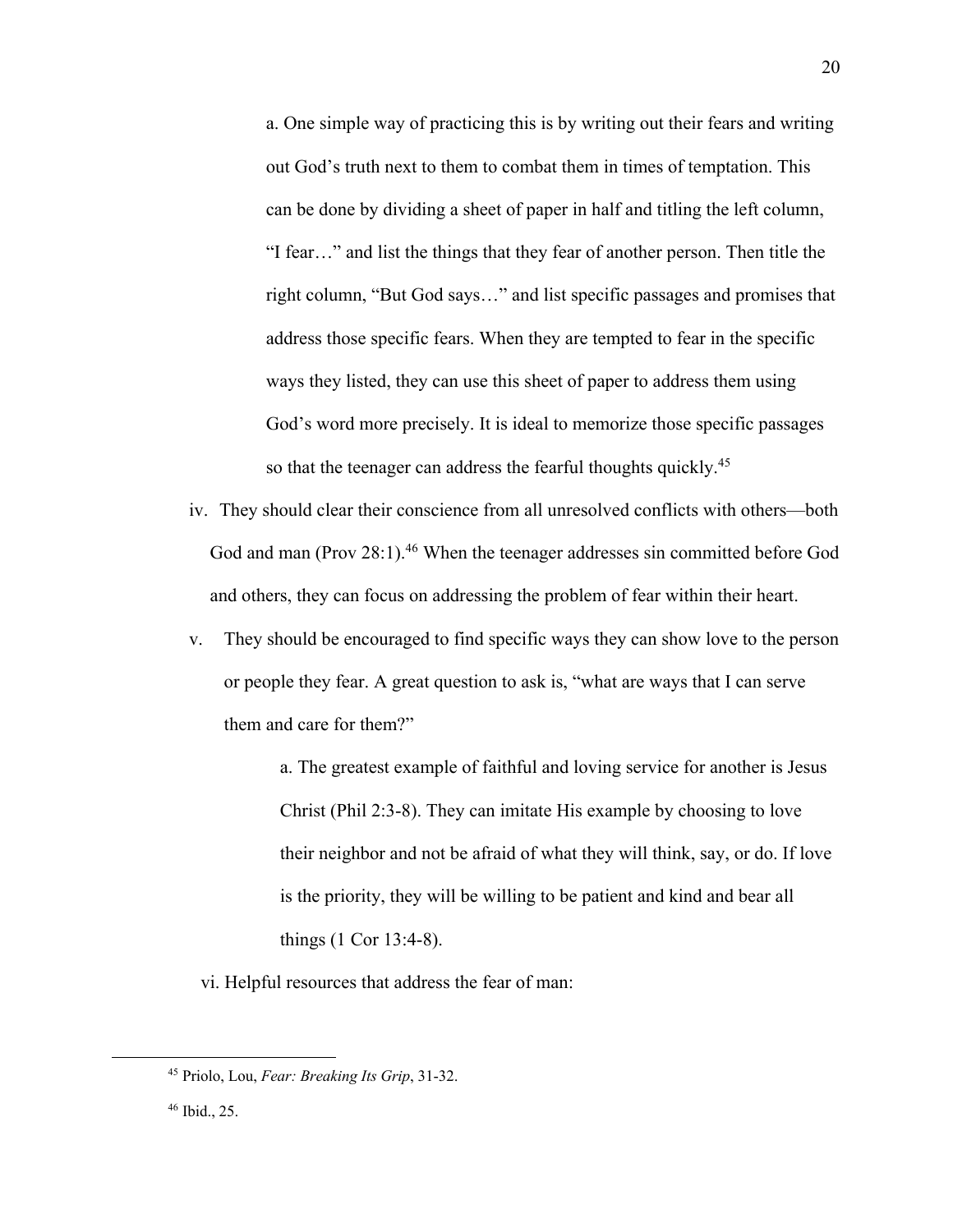- a. *When People are Big and God is Small: Overcoming Peer Pressure, Codependency, and the Fear of Man* by Edward T. Welch
- b. *Fear: Breaking Its Grip* by Lou Priolo
- c. *Rejoice & Tremble: The Surprising Good News of the Fear of the Lord* by Michael Reeves
- d. *Triumphing Over Sinful Fear* by John Flavel
- e. *When I Am Afraid: A Step-By-Step Guide Away from Fear and Anxiety*  by Edward T. Welch

### VI. Moving Forward in Faith

- a. The Impact of Fearing God in the Heart of the Teenager
- i. Although the ministry calling was given to their parents and not them specifically, they should be encouraged with the reminder that in God's sovereignty He has them in the place that He desires with a purpose and a plan in mind. God's plans for each person are not just good and purposeful but they can also never be thwarted.<sup>47</sup> No matter where God has them or leads them in the future and no matter what people say or do, their good and God's glory is always in place (Rom 8:28-29). Ultimately it is for God's glory that they are where they are, and they can choose to honor Him with the time He has given to glorify Him and make Him known (Eccl 12:1,13-14, 11:9; Eph 5:15-16; Col 4:5-6).
- ii. It is essential to remind the teenager that the position they are in is temporary but will have an impact for the rest of their lives. It is imperative to encourage the teenager to use this opportunity in their life to glorify God and serve others.

<sup>47</sup> Bridges, Jerry, *Trusting God*, (Colorado Springs: NavPress, 2008), 37.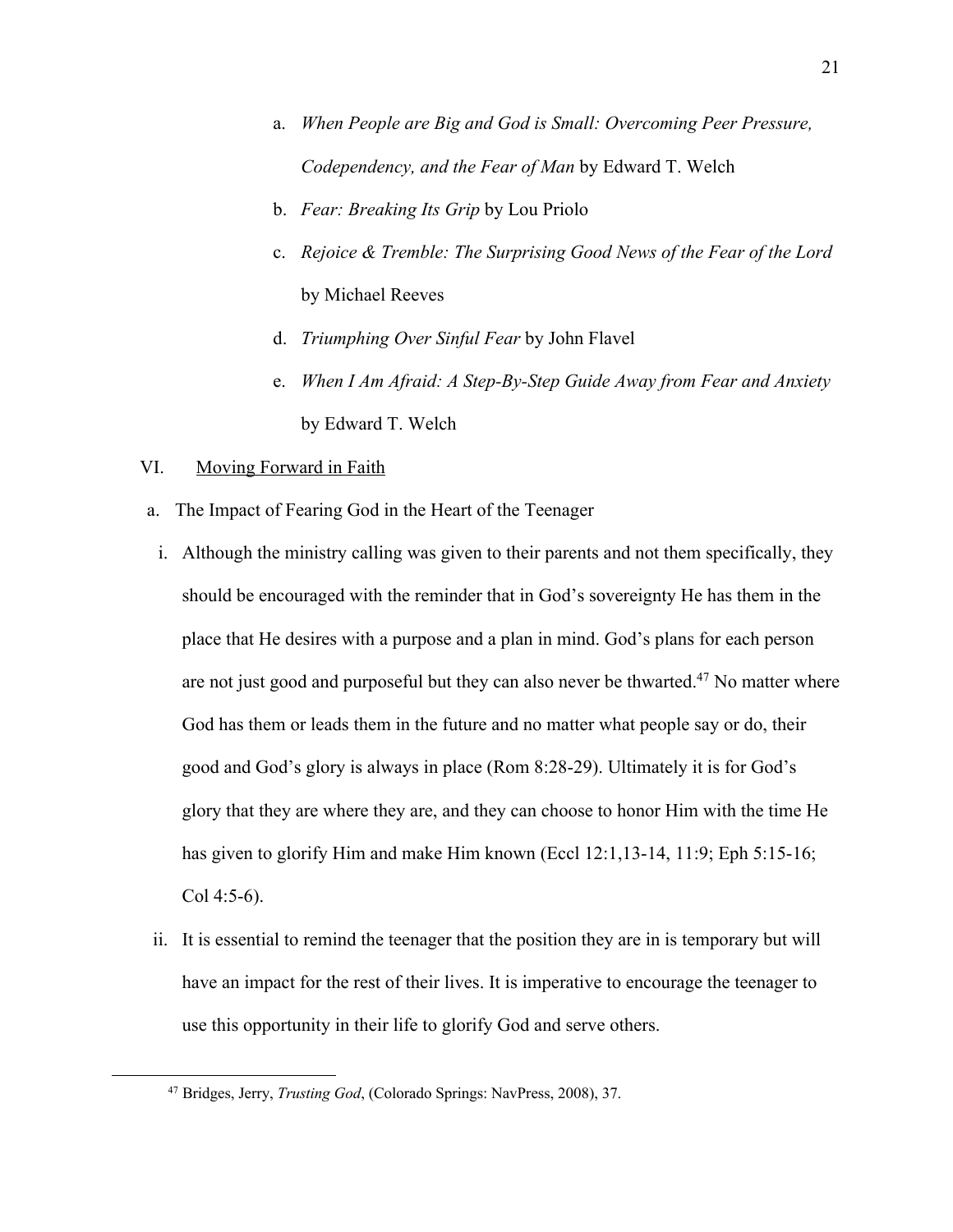- iii. The exposure to God's word and teaching of it in this position can be used by God in great ways. Rather than using it to just gain knowledge and make a godly appearance for all, they can cherish the opportunity to delight in God's word and have it transform their hearts with every truth learned.
- iv. Loneliness, pride, confusion, and fear are very real impacts that are made in these teenagers because of the various things they may face inside and outside of their home. However, a faithful application of God's truth and growing in the fear of the Lord will help their heart mature and grow in wisdom and Christlikeness. This does not mean that these struggles will completely disappear, but they will not have a controlling grip to their heart.
- v. Two historical examples of pastor's kids who used their life for God's glory were Jonathan Edwards and Susanna Wesley:
	- a. Jonathan Edwards (1703-1758) grew up in a pastor's home along with ten sisters. He did not come to a saving knowledge of Christ until the age of seventeen while completing his master's degree at Yale. Edwards soon after graduating became an interim pastor at a small church and made it his aim to be in everything a "complete Christian". He became one of the most wellknown pastors and theologians of the eighteenth-century.<sup>48</sup>
	- b. Susannah Wesley (1669-1742) was the daughter of a well-known pastor in England and was the youngest of twenty-five children. She was a wife and mother devoted to God's word and prayer and faithfully taught the

<sup>48</sup> Lawson, Steven J., *The Unwavering Resolve of Jonathan Edwards*, (Sanford: Reformation Trust Publishing, 2008), 6-7.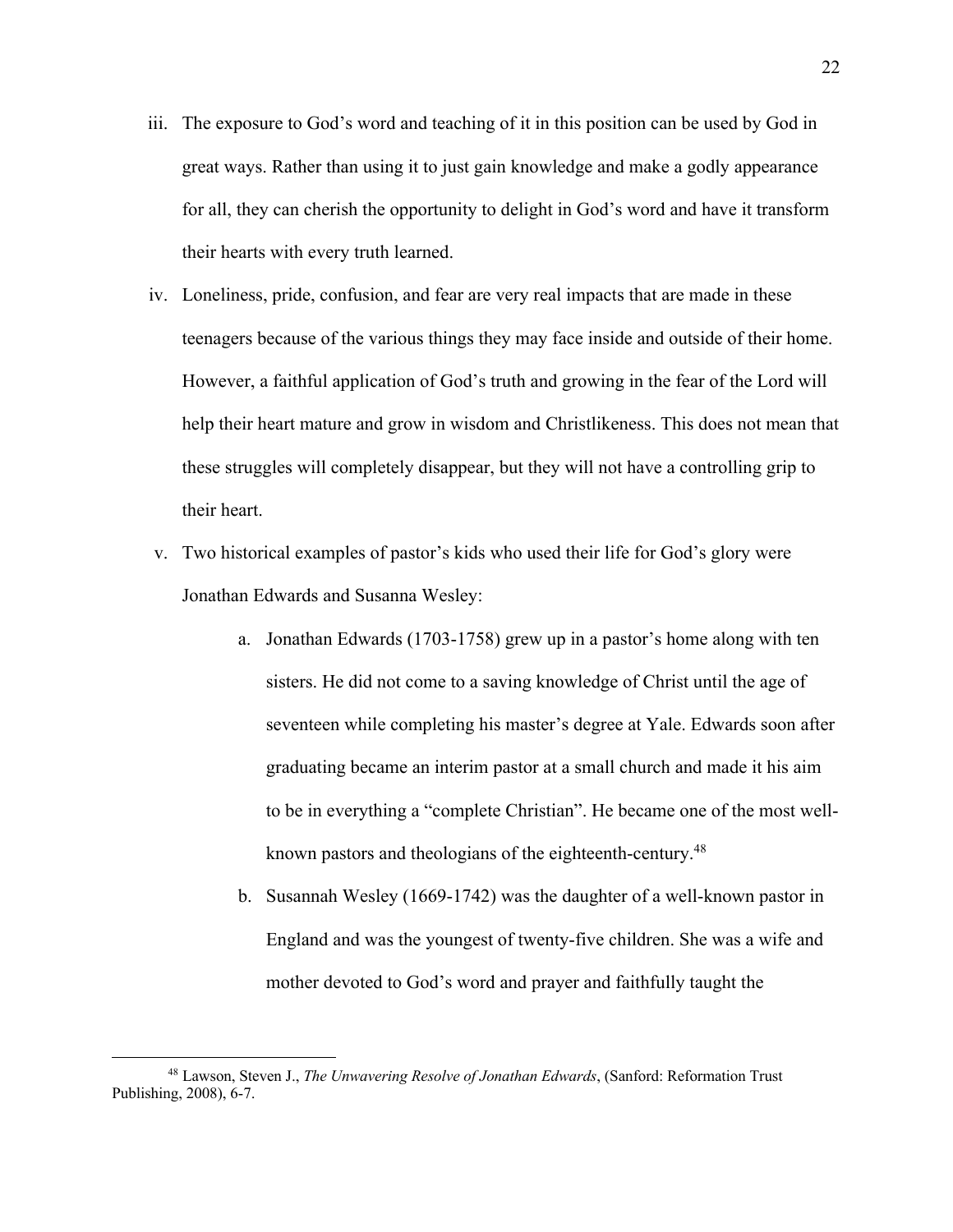Scriptures to her ten children and others. Two of her children later became well-known theologians and musicians, John and Charles Wesley.<sup>49</sup>

- b. The Impact of Fearing God in their Family
	- i. It is essential to remind the teenager that God has placed them in the correct family. Every member is placed there by God and for His glory. The family cannot be changed but the heart attitude towards each family member can be changed.
	- ii. Communicating biblically and communicating often with their family is essential to the family unit and with God's help, each member can glorify God with their speech.<sup>50</sup>
	- iii. It is imperative for the teenager to seek ways to honor God in their family no matter how individual family members choose to respond to life's circumstances.
- c. The Impact of Fearing God in their Church and Community
	- i. The local church is designed to, "equip believers by feeding them through the teaching of God's Word…leading them in corporate praise and worship…protecting them under the shepherding oversight of godly leaders…and providing them with opportunities to serve one another."51 For

<sup>49</sup> Green, Jackie and Lauren Green-McAffee, "The Praying Example of Susanna Wesley", https://www.faithgateway.com/praying-example-susanna-wesley/#.Yl-CGZPMI-Q, last accessed April 19, 2022, last edited, June 5, 2018.

<sup>50</sup> Mack, Wayne, *Your Family God's Way: Developing & Sustaining Relationships in the Home*, (Phillipsburg: P & R Publishing, 1991), 91-95.

<sup>51</sup> MacArthur, John and Richard Mayhue, *Biblical Doctrine: A Systematic Summary of Bible Truth,*  (Wheaton: Crossway, 2017), 747.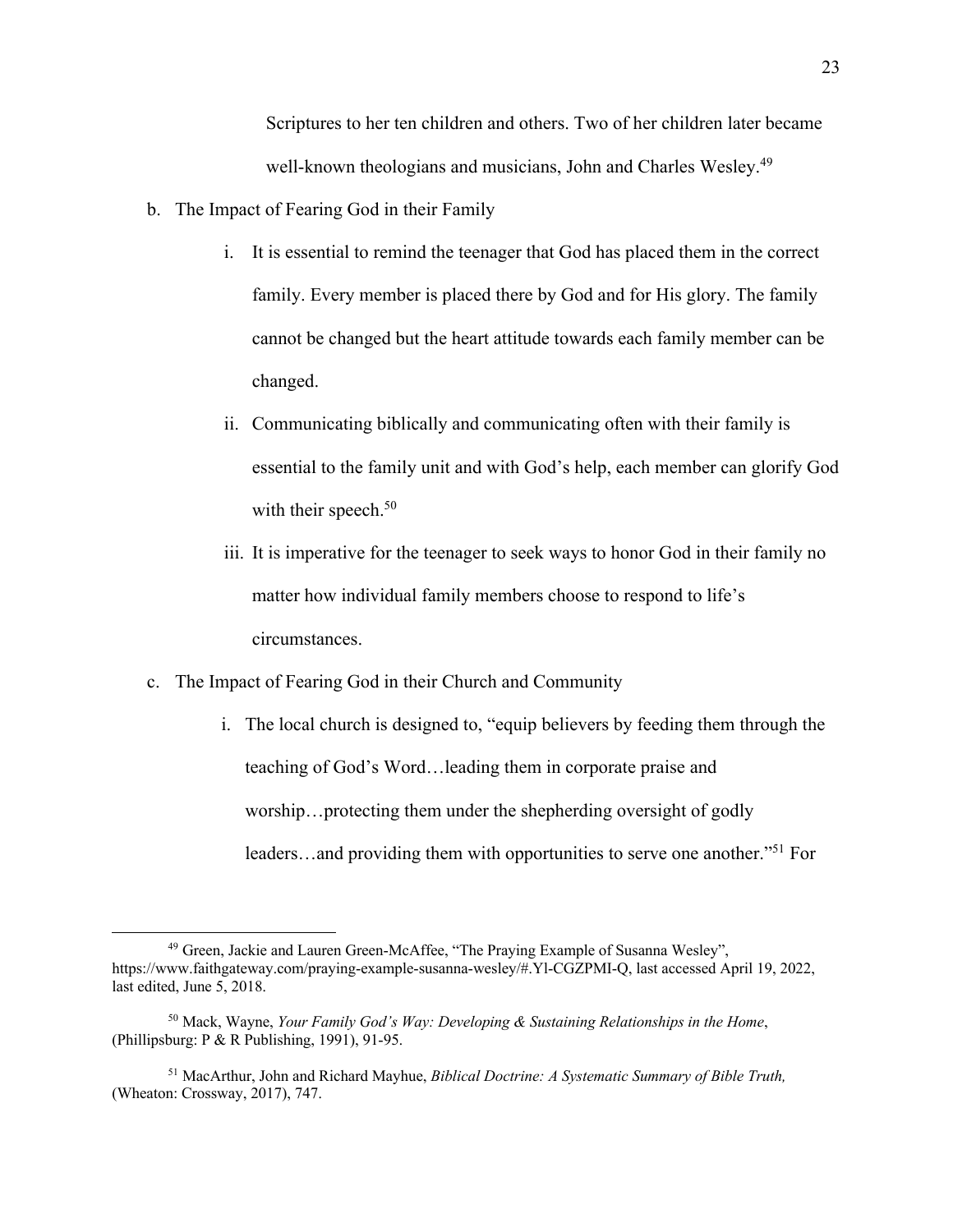this reason, it is vital to help the teenager know and understand their role in the church by helping them learn what their spiritual gifts are and using them for God's glory and the edification of the church.

- ii. It is essential to help the teenager seek out opportunities to serve others out of love for them and not fear. Helping them understand that their position is not an opportunity to focus on self but rather grow in fear of God, and knowledge of Him so that others may see and imitate is critical (Eph 5:1-2; Phil 3:17). This is the calling of every believer.
- iii. It is helpful for the teenager to be reminded that it is ok if they do not pursue full-time ministry in the future.<sup>52</sup> God does not call all to full-time ministry, but God does call all to faithfully serve wherever He has them and whatever He leads them to do (Matt 25:14-30). Serving in the church and loving their neighbor is for every believer in every stage of life. They should be encouraged to be faithful with this opportunity that many do not have.
- iv. Although there may be people within the church or community that may have intentionally or unintendedly hurt the teenager, the Lord has faithful plans for them in the position they are in. God will faithfully judge the responses of others, but they will also be judged for how they respond in return (Eccl 3:16- 17). About God's sovereignty in this, Jerry Bridges shares that, "neither the willful malicious acts nor the unintended mistakes of people can thwart God's purposes for us…(Proverbs 21:30)."53

<sup>52</sup> James, Samuel, "5 Things I learned As a Pastor's Kid", https://www.thegospelcoalition.org/article/5 things-pastors-kid/, last accessed April 23, 2022, last edited, January 31, 2022.

<sup>53</sup> Bridges, *Trusting God*, 28.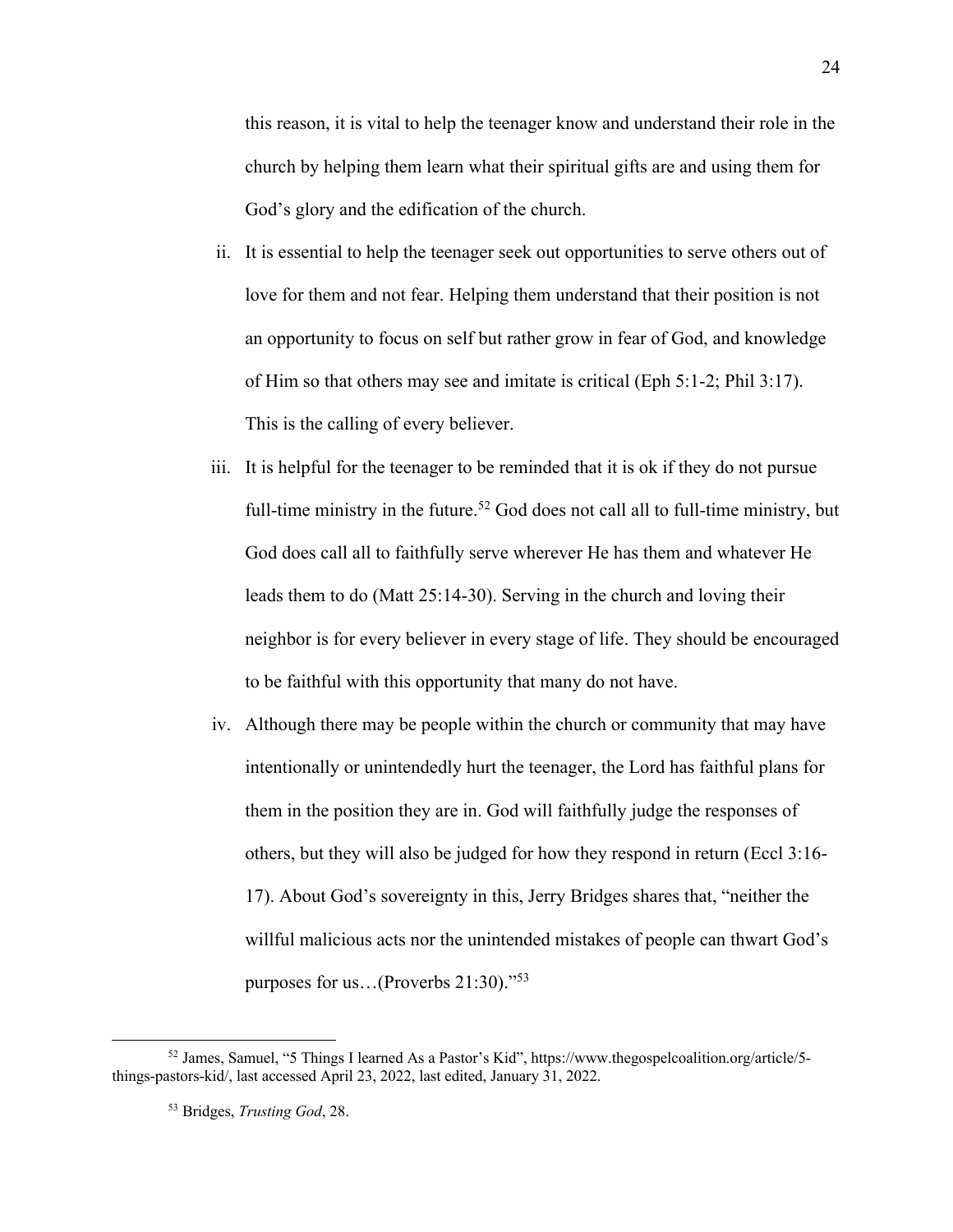- v. It is important for the believing teenager to have a ministry mindset towards those in the church and their community.
- vi. When there is criticism, complaints, and gossip present in the church towards them or their family, it is a temptation to respond in fear (or even anger) towards those specific people in the church. Below are some ways to respond when these things are present <sup>54</sup>:
	- a. Keep loving them (1 Cor 13:5), overcome evil with good (Rom. 12:14,17-18,21), forgive and cover it over (Matt 6:14-15; Prov 17:9, 10:12), Don't be defensive (when there are complaints and criticism, listen and try to understand it from the other person's perspective), Keep a sense of humor, Praise and thank God (they can still praise God even when others are saying hurtful things), if necessary, confront (sometimes for the sake of unity in the church, it is important to confront).
- d. A Plan for Counseling
	- i. First, the biblical counselor must make clear to the teenager that they must have a personal relationship with Jesus Christ. The gospel message should be clearly articulated so that the teenager is able to understand the difference between knowing the gospel and believing it. A helpful resource for the gospel presentation is "Presenting the Gospel in the Counseling Room" by Dr. Stuart Scott.<sup>55</sup>

<sup>54</sup> Somerville, Mary, *One with A Shepherd: The Tears and Triumphs of a Ministry Marriage*, (The Woodlands: Kress Christian Publications, 2005), 72-76.

<sup>55</sup> Appendix B.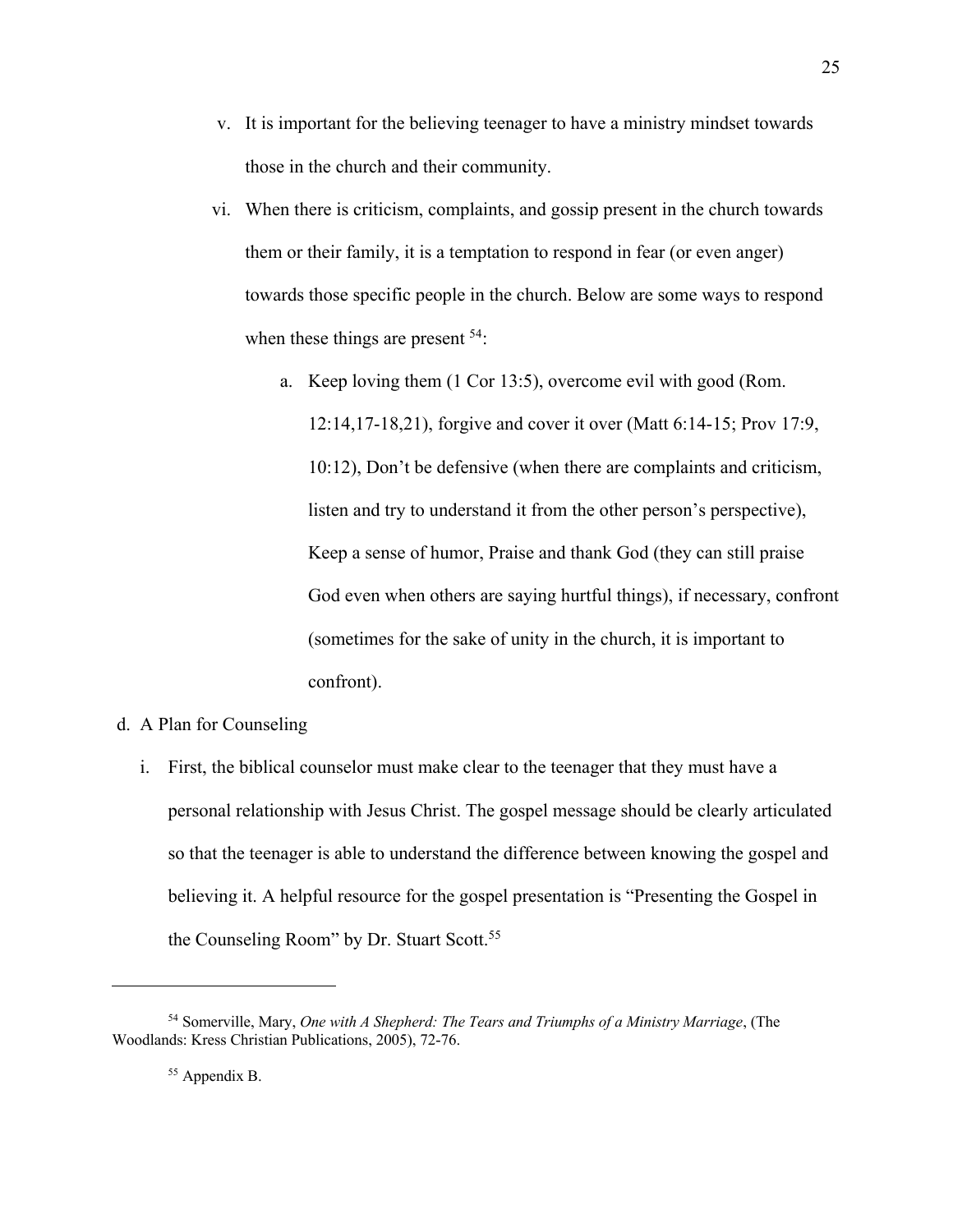- ii. Second, it is important to help the teenager have a correct understanding of themselves in light of their identity in Christ not as a "Pastor's kid" or "Missionary Kid." It will be essential to help them see that they need to view themselves as God views them, not as others view them. They are first a child of God before they are a child of "Pastor…" or "Missionary…".
- iii. Third, it is vital to teach them the difference between sinful fear (fear of man) and good fear (fear of God). Having a biblical understand of the fear of man and what it means to fear God will enable them to differentiate between what pleases God and what dishonors Him.
- iv. Fourth, they are to learn what needs to be "put off" and what needs to be "put on" for biblical heart change to occur. They are to "put off" the fear of another person and "put on" love for them. Fear needs to be replaced with love. Biblical love is the key. Specific truths that should be applied are located under section five of this project.
- v. Fifth, it is vital to help the teenager understand key theological truths such as: the sovereignty of God. Helping them understand that God's sovereignty is at work in their lives will help them grow to trust Him and His plan for their life.
- vi. Sixth, it is vital to help the teenager begin to view their position as a ministry opportunity to serve others. Helping them to practically show love through words and deeds is essential to grow in their love for others rather than fear of them. A helpful perspective would be to use the words: Love, Know, Speak, Do:<sup>56</sup>
	- a. Love: highlights the importance of relationships in the process of change.

<sup>56</sup> Tripp, Paul David, *Instruments in the Redeemer's Hands: People in Need of Change Helping People in Need of Change*, (Phillipsburg, P & R Publishing, 2002), 108-112.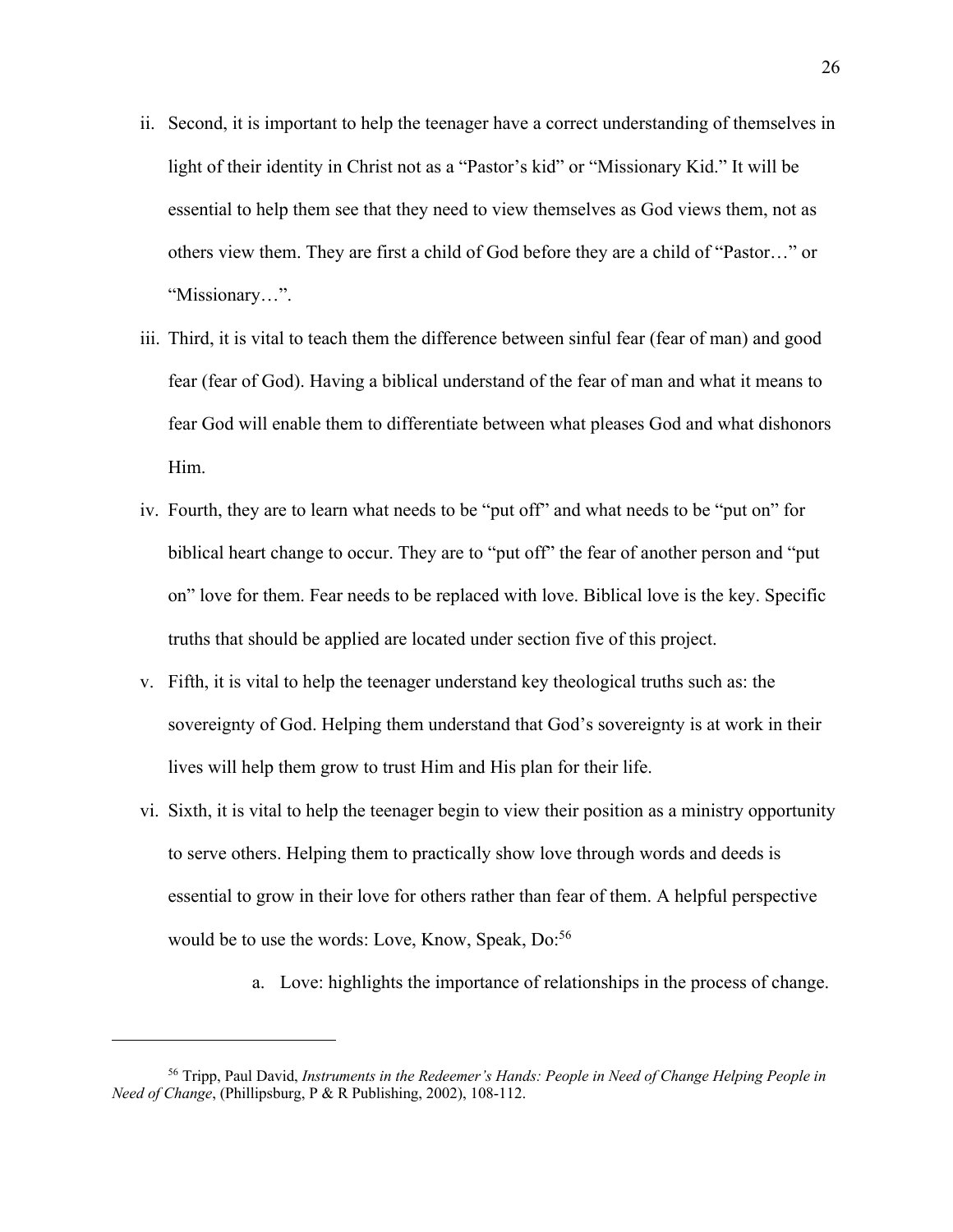- b. Know: highlights the importance of becoming acquainted with the people God sends their way.
- c. Speak: involves bringing God's truth to those that He has brought into their life. Speaking the truth in love will help others see themselves through a biblical perspective.
- d. Do: refers to helping others put into action the things that the Lord has taught through His Word.

### VII. Conclusion

- a. Because of the position that these teenagers have within the church, there is a greater temptation for them to give in to the fear of man. Unrealistic expectations or criticism from others can contribute to this fear but ultimately it is a decision of the heart. Helping the teenager understand how to complete heart change in this area is critical so that they can live lives that are most honoring to God not because they are in this specific position but because they are believers and followers of Jesus Christ.
	- 1. Lovingly and graciously teaching them about fear of man, fear of God, the solution to the fear of God, and how to practice it will be essential to winning the battle against the fear of man.
	- 2. Encouraging them to live for the glory of God where the Lord has them in this season of life is imperative. How they choose to live now will affect their future no matter where the Lord leads them.
- b. The parents of these teenagers have a great responsibility to promote and encourage a genuine lifestyle of godliness inside of the home and outside of the home. Intentional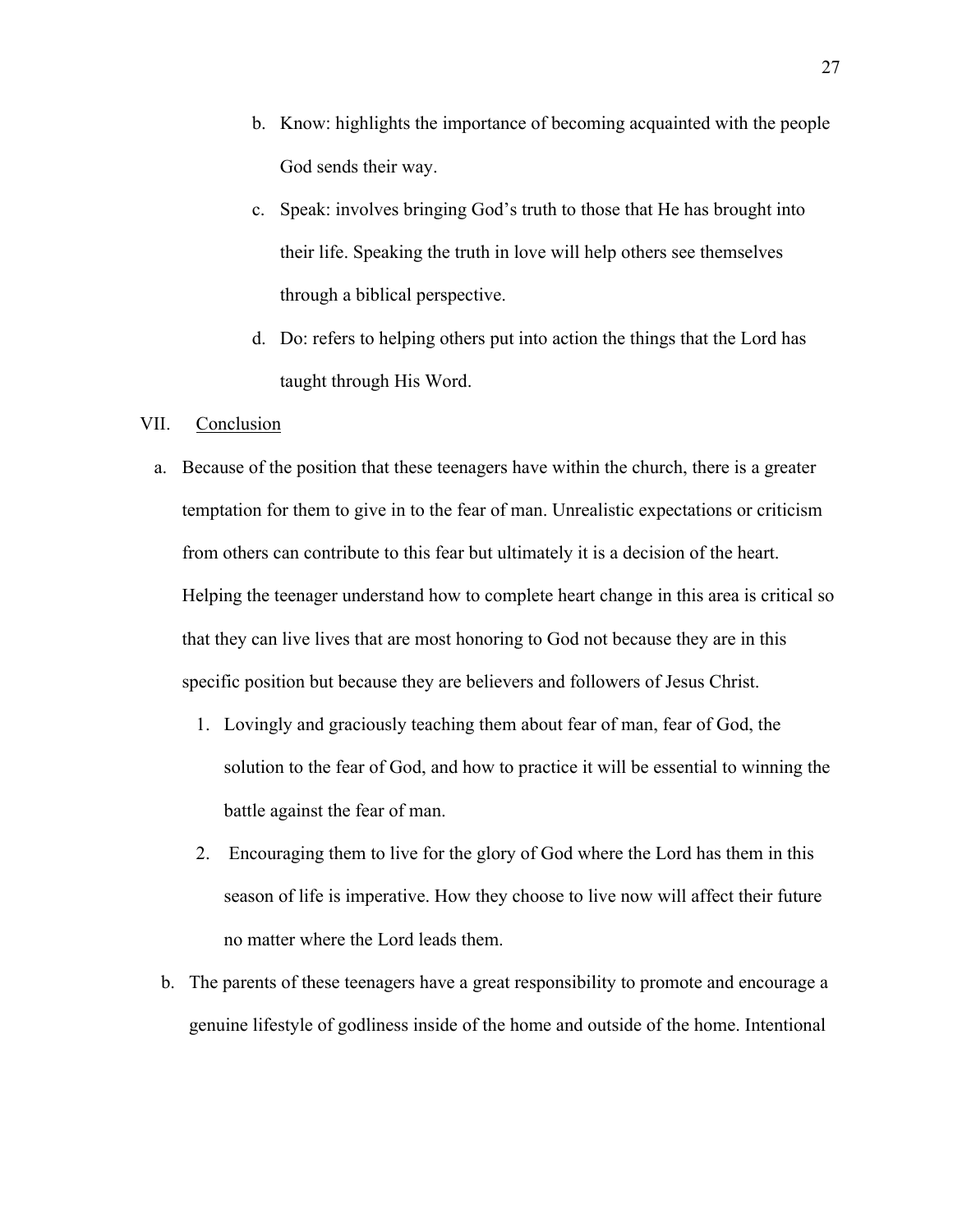care and time investment<sup>57</sup> balanced with biblical training for their hearts in the home will provide greater opportunity for fruit that honors the Lord outside of the home.

- c. The church has a great opportunity to bless and encourage these teenagers to help them be the men and women that God desires them to be.
	- 1. Reaching out to these teenagers, discipling them, and encouraging them in their walk with the Lord is essential. Rather than assuming they have a great relationship with their parents<sup>58</sup> and have the help they need with them, it is critical for mature believers to come alongside them and intentionally invest in them. This is one of their greatest desires and needs they have.<sup>59</sup>
	- 2. Praying for these teenagers and treating them in the same way as other teenagers in the church<sup>60</sup> (James 2:1-9) will help them to not be fearful of what others may think or say of them. Although the decision to give in to fear is a decision of the heart, the church can still help by intentionally extending grace, care, and help like all other members of the church.

d. With God's help and encouragement from others, the teenager in this position can choose the fear of God over the fear of man by faithfully choosing to love Him with all their heart, soul, mind, and strength, and loving their neighbor as themselves (Lk 10:27).

<sup>57</sup> Piper, *The Pastor's Kid*, 34-35.

<sup>58</sup> Ibid., 34-35.

<sup>59</sup> Appendix A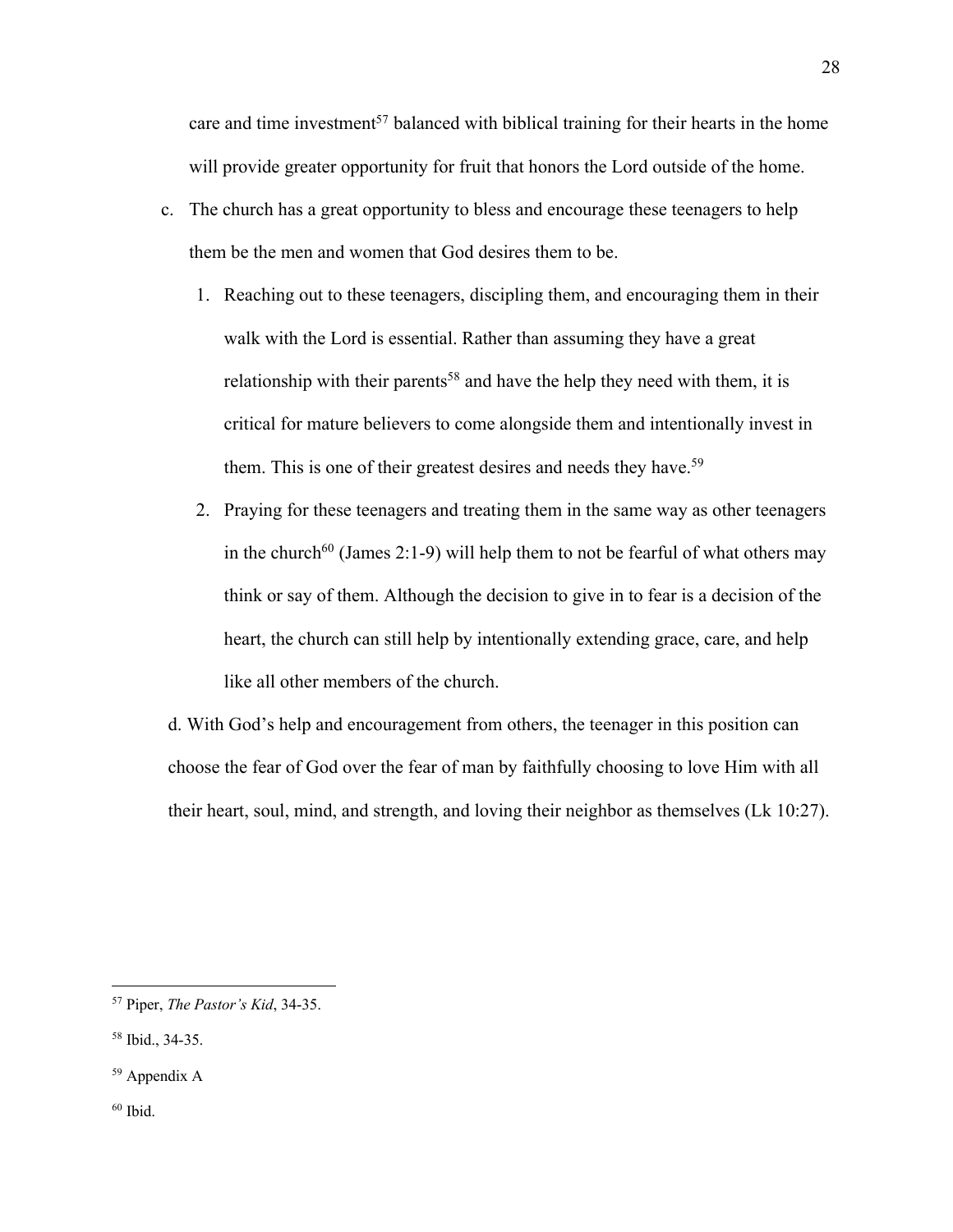## APPENDIX A

# Survey Results for Missionary Kid and or Pastor's Kid

### Survey Questions:

- 1. What is/was your specific position? *Possible Answers: Pastor's Kid, Missionary Kid, or both?*
- 2. Are you currently a pastor/missionary kid? $61$ *Possible Answers: Yes or No?*
- 3. Would you say that you struggle or struggled with fear of what others thought of you? Or feel pressured to look and respond in specific ways? *Possible Answers: Yes or No?*
- 4. If you answered yes, what pressures or expectations do you or did you experience? Please specify if they came from your parents or others.
- 5. What are other struggles that you face or faced in this position?
- 6. What are some things that would help you (or would have helped you) as a pastor's kid/missionary kid?
- 7. Judging from your experiences as a pastor's kid or missionary kid would you want to go into ministry? *Possible Answers: Definitely, Maybe, Definitely Not*
- 8. Do you have any additional feedback you would like to share about your experiences as a pastor/missionary kid?

## Results:

- 33 people completed this survey: 10 were Pastor's Kids only, 4 were Missionary Kids only, 19 were both.
- 11 were currently in this position and 22 were in the past.
- 30 answered that they struggled with fear of what others thought of them and 3 answered that they did not fear what others thought of them.
- 15 answered that they would "definitely" want to go into ministry, 12 answered that they would "maybe" go into ministry, and 6 said "definitely not".
- Regarding pressures and expectations that they experienced:
	- o The majority answered that they felt pressure from others to behave a specific way because of their position as pastor/missionary kids. Some answered that they

<sup>&</sup>lt;sup>61</sup> for the purpose of this survey, I considered "current" pastor/missionary kids as teenagers who are living with their parents today and those who "have been" pastor/missionary kids in the past as ones who are no longer teenagers.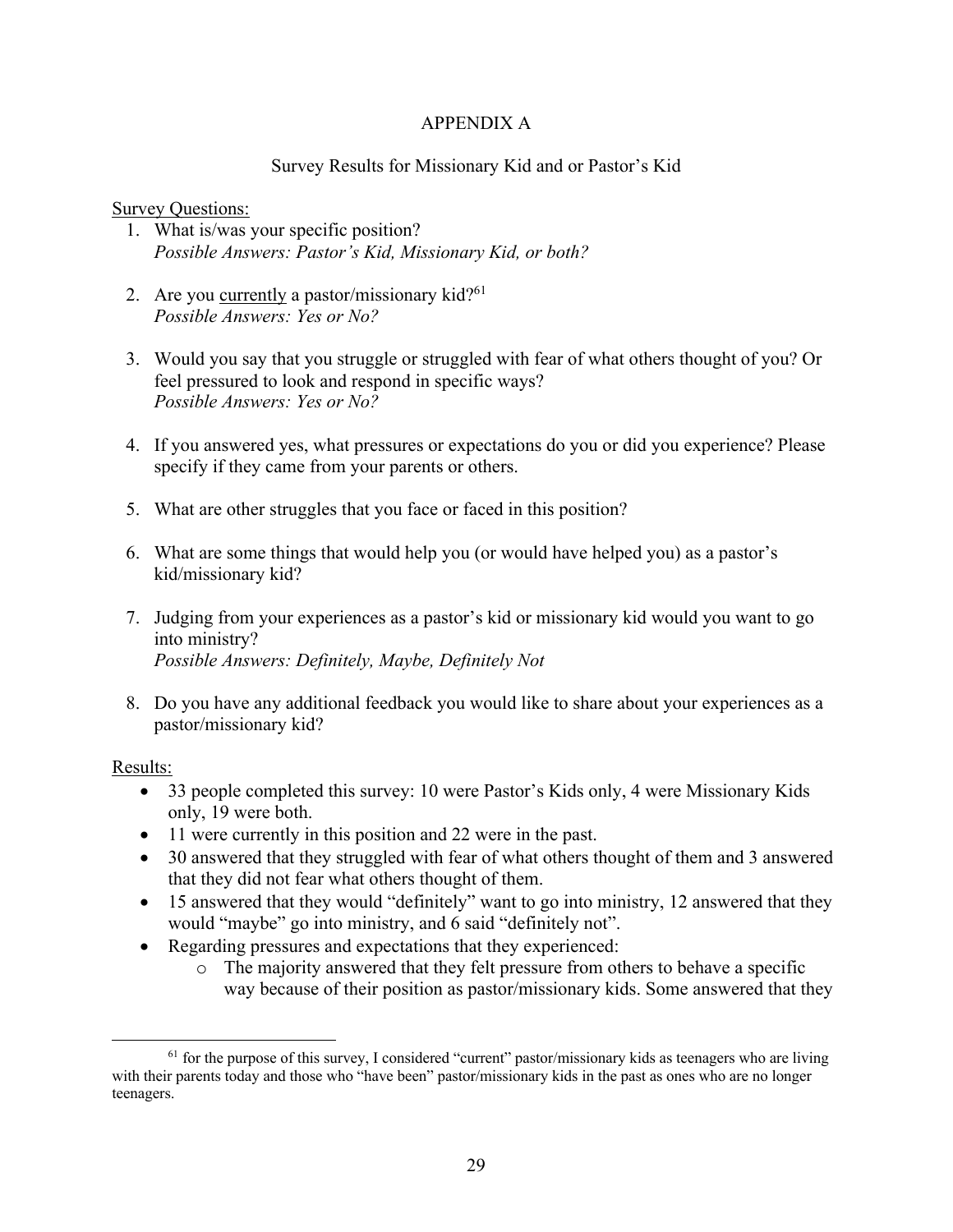wanted to be careful with how they behaved because of their parent's position in the ministry.

- o Most responses revealed that pressures and expectations came from both parents and people in the church. Between both options, the expectations of others were most common.
- o Several shared that they struggled to be open with others (inside and outside of the home) about sin or struggles.
- o A few shared that they were expected to be involved in various ministries.
- Regarding other struggles that they faced in this position:
	- o Most struggled spiritually. Several of the struggles included not having a correct understanding of God or knowing how to truly live out the Christian life. A few shared that they did not have a relationship with Christ as a pastor/missionary kid and it was not until later in life that they became believers. Others felt like they could not be open about sin and struggles in general.
	- o Pride, people pleasing, and fear of failing were some specific struggles mentioned as well.
	- o Some felt like they were "different" than the other people surrounding them.
	- o Other struggles that were mentioned were:
		- § Not having someone (outside of their family) to talk to and be a mentor/guide for them.
		- Loneliness and not having a lot of friends or friends that were in their same position they can relate with.
		- Church conflict
		- Felt like ministry was more important to their parents than their family.
		- § A few shared struggling with mental illness/health.
- Regarding feedback on what could have been helpful:
	- o The most prevalent answer was their desire to have a mentor or someone to disciple them. Someone that they could talk to, be open with, and learn from (outside of the family).
	- o Other friends that were in their same position as a pastor's kid or missionary kid.
	- o A few mentioned that it would have been helpful to have a more "understanding" home and church environment.
- Regarding additional feedback:
	- o Several mentioned that they truly enjoyed being a pastor's kid/missionary kid! God used their time as a pastor's kid/missionary kid to teach them many things and they were overall thankful for their experience. A few shared that it helped them have a heart for ministry now.
	- o Several also shared that they were thankful for their parents and their example in caring for them as best as they could.
	- $\circ$  A few others shared that it would have been helpful to encourage/train parents on the importance of family before ministry.
	- o Several shared that even though the experience of being a Pastor's Kid/Missionary Kid had its challenges it was still a good experience that God used to help them grow and shape them into who they are today.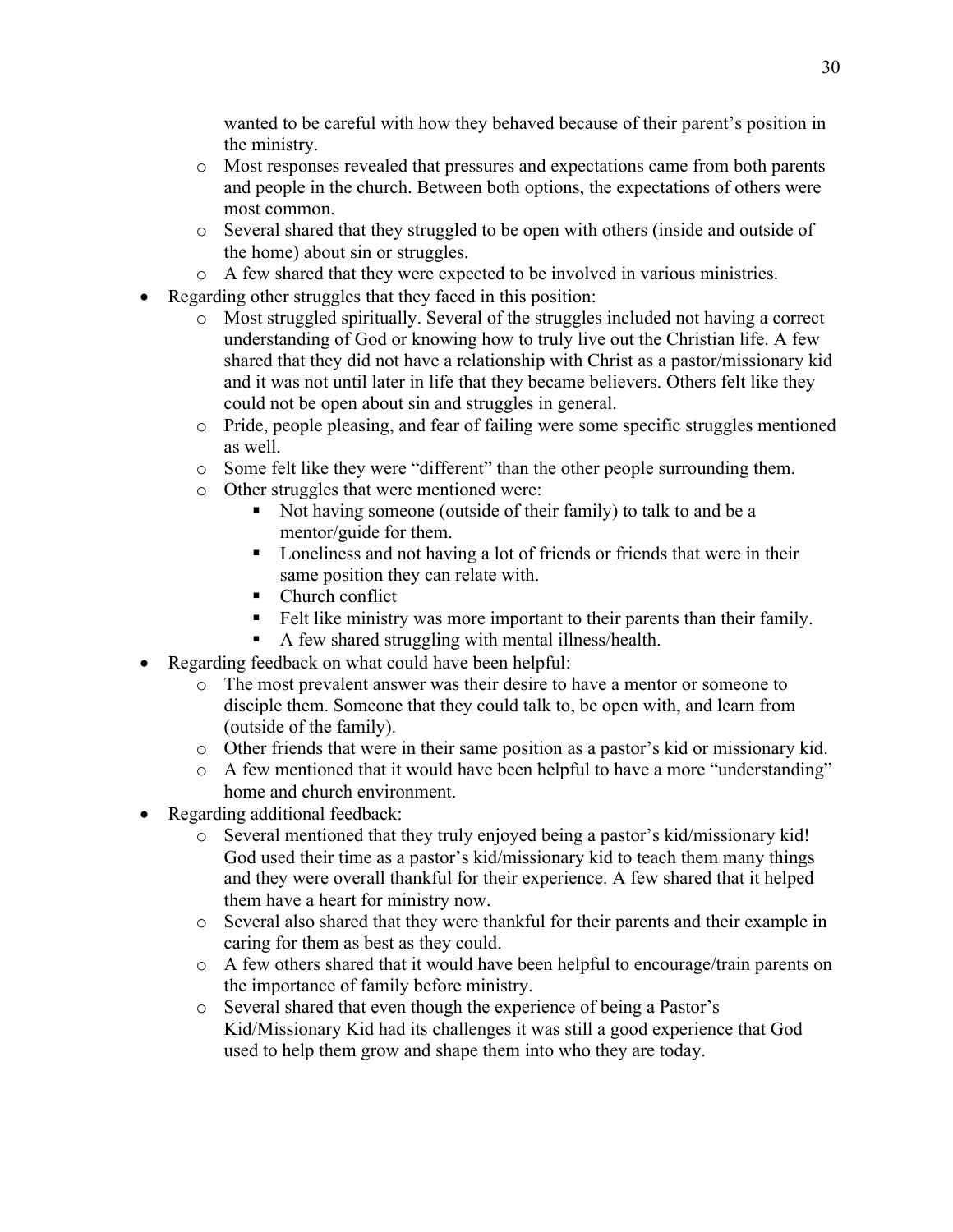### APPENDIX B

### Presenting The Gospel in the Counseling Room<sup>62</sup> *Stuart W. Scott*

Introduction:

- **The Current Scene Today**
- **2 Cor 11**
- **1 Cor 15**
- **Acts 16**

I. Understanding God—Part 1: A Few Specific Attributes

- A. There is no one like the one true God—Deut. 4:35; Ps. 86:8, 10; Isa. 40:18, 25–26; 44:6–7a; 46:5, 9.
- B. He is triune (three distinct persons, of one substance, different in function)—Gen. 1:26; Deut. 6:4; Matt. 28:19; Luke 3:21–22; John 1:1, 14; 5:18; 10:30; Acts 5:3–4; 2 Cor. 13:14; Col. 2:9; 1 Thess. 1:2–5; 1 Peter 1:2.
- C. He is the creator, and he is personal —Gen. 1:26; Ps. 95:6–7; 100:3; Isa. 44:24; John 16:14; 17:1, 4, 22–26; Acts 17:24–25; Col. 1:16–17 ("through him and for him.")

D. He is almighty and sovereign—Deut. 32:39; Ps. 24:1–2; 47:7–8; 103:19; 135:5–6; Isa. 46:9–11; Rom. 1:20; 8:28–29.

- E. He is eternal—Isa. 57:15; Col. 1:16–20; Jude 24–25.
- F. He is righteous and holy—1 Sam. 2:2; Ps. 5:4; Isa. 6:3; Hab. 1:13; 1 Peter 1:14–16; 1 John 1:5; Rev. 4:8.
- G.He is just—Deut. 32:4; Ps. 9:7–8; 89:14; Acts 17:31; Gal. 3:10; 1 Peter 3:18.
- II. Understanding Man as Originally Created before the Fall
	- A. Created in God's image to worship God, delight in him, reflect his glory, live for his advantage, and proclaim his majesty—Deut. 10:12–13; Ps. 16:11; 73:25–26; Isa. 43:6–7; Col. 1:16–18.
	- B. Created to be loved, cared for, blessed by, taught by, satisfied by, and comforted by God, and to walk with him—Gen. 1:27–30; 2:15–17; 3:8; Ex. 6:7; Deut. 4:20; Ps. 100:3: 107:8–9; Isa. 30:18; 43:4; Ezek. 14:11; John 4:24; 14:22–23; Titus 2:14.
- III. Understanding Sin—Breaking or Not Keeping God's Law
	- A. Sin began with Satan in heaven—Gen. 3:1–15; Isa. 14:12; Luke 10:18; 2 Peter 2:4; Jude 6.
	- B. Sin on earth began with Adam and has been passed to all mankind—Gen. 2:17–18;

<sup>62</sup> This is used by permission. The outline is an appendix in the book by Martha Peace and Stuart Scott, *The Faithful Parent* (P&R Publishers, 2010). No duplication can be made without permission.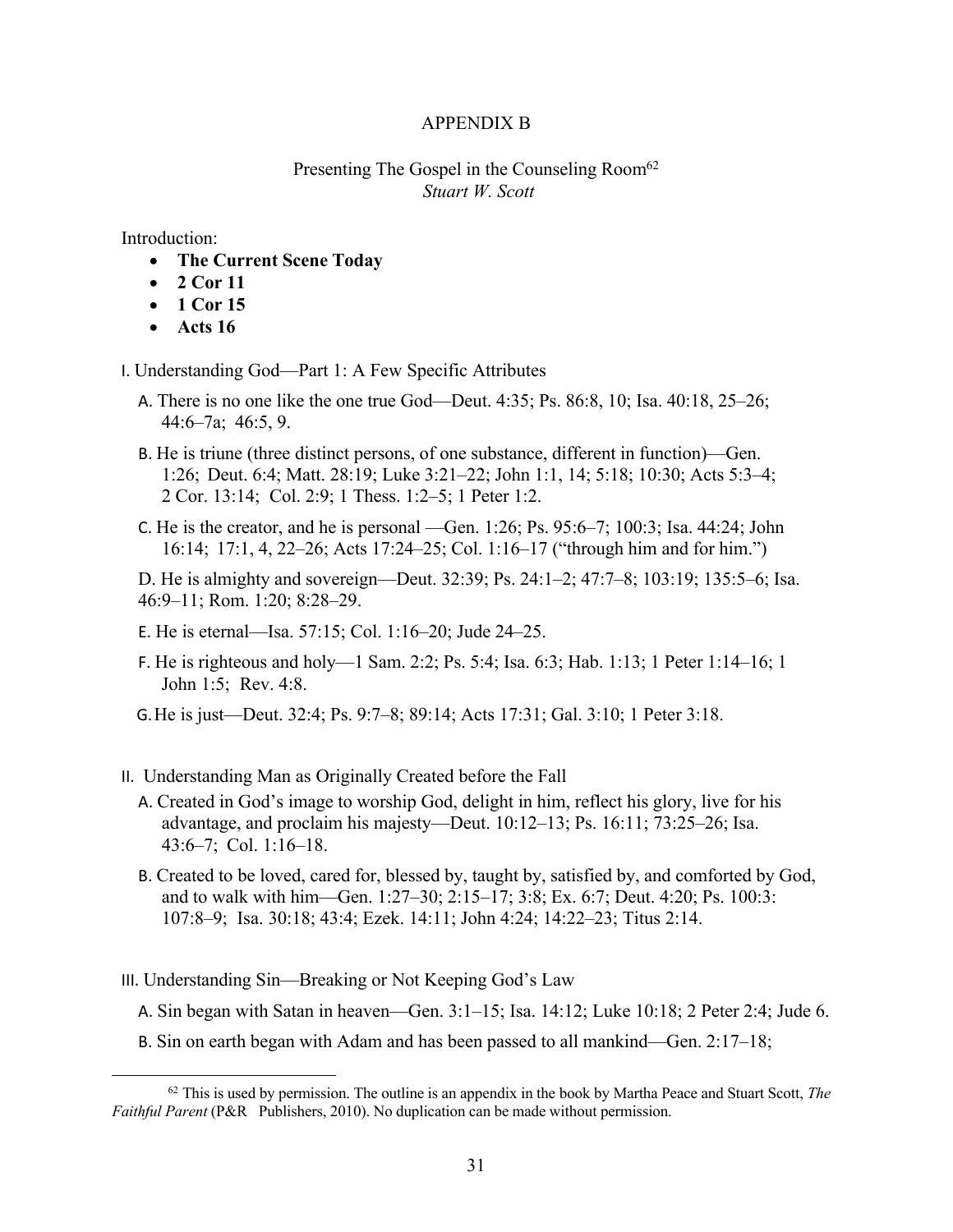3:1–7; Rom. 3:23; 5:12, 18.

- C. We are responsible individually for choosing to sin—Eccl. 7:20; Isa. 53:6; Ezek. 18:2, 20; Rom. 3:23; Gal. 3:10; Eph. 2:1–3.
- D. Sin separates—Gen. 3:8–24; Isa. 53:6a; 59:2; Titus 3:3.
- E. God's wrath is upon all the unsaved—Ps. 5:4; Prov. 15:8–9; John 3:36; Rom. 1:18.
- F. Death, judgment, and hell are the results of our sin—Ex. 34:6–7; Ps. 7:11; Matt. 10:28; 13:38–42, 49–50; 25:31–46; Acts 17:30; Rom. 6:23; Gal. 3:10; 1 Thess. 1:10; Heb. 9:27; 10:26–27; Rev. 20:11–15.
- G. Mankind has been totally depraved since the fall of Adam—Jer. 17:9–10; Rom. 3:10– 18; Eph. 2:1–3; 4:17–19; Titus 3:3.
- IV. Understanding Our Hopelessness apart from God's Grace
	- A. Not by nature can we be righteous—Eccl. 7:20; Isa. 53:6; 64:6; John 1:13; Rom. 3:10–18.
	- B. Not by works—Eph. 2:8–9; Phil. 3:1–10; Titus 3:4–7; James 2:10.
	- C. Not by heritage or lineage—John 1:13; Phil. 3:4–7.
	- D. Not by our own will—John 1:12–13; 6:44, 65; Phil. 3:9.
	- E. Our debt is insurmountable—Ps. 130:3; Matt. 18:21–35; Luke 7:40–50.
	- F. No hope—Rom. 2:2–3; Gal. 3:10, 22–24; Eph. 2:12; Phil. 3:1–10; Col. 3:5–6; 1 Thess. 4:13.
- V. Understanding God—Part 2: More Specific Attributes
	- A. He is merciful and compassionate—Ex. 33:19; Ps. 36:5; 145:8–9; Isa. 63:9; Lam. 3:31–33; John 1:14; 2 Cor. 1:3; 1 John 4:8.
	- B. He is all-wise—Isa. 55:8; Rom. 11:33–34.
	- C. He is gracious in two ways:
		- 1. His common goodness—Matt. 5:43–48; Rom. 2:4.
		- 2. His salvific (saving) grace for the elect—John 6:37, 44, 65; Rom. 9:15–16; Eph. 1:3–6; 2:4– 7; 1 Thess. 1:4.
	- D. He is angry with the wicked, yet loving at the same time—Ps. 5:4; Prov. 15:8–9; John 3:16; 1 John 3:16; 4:8–10; Mark 10:17–22.
- VI. Understanding the Incarnation
	- A. The God-man—John 1:1, 14; Mark 10:45; Phil. 2:5–11.
	- B. Jesus' life: 100 percent righteous—2 Cor. 5:21; Heb. 4:15.
	- C. Jesus' death: paid in full for our sin; removed God's wrath; imputed Christ's righteousness for believers—Rom. 5:19; 2 Cor. 5:21; Gal. 3:13–14; 1 Peter 3:18.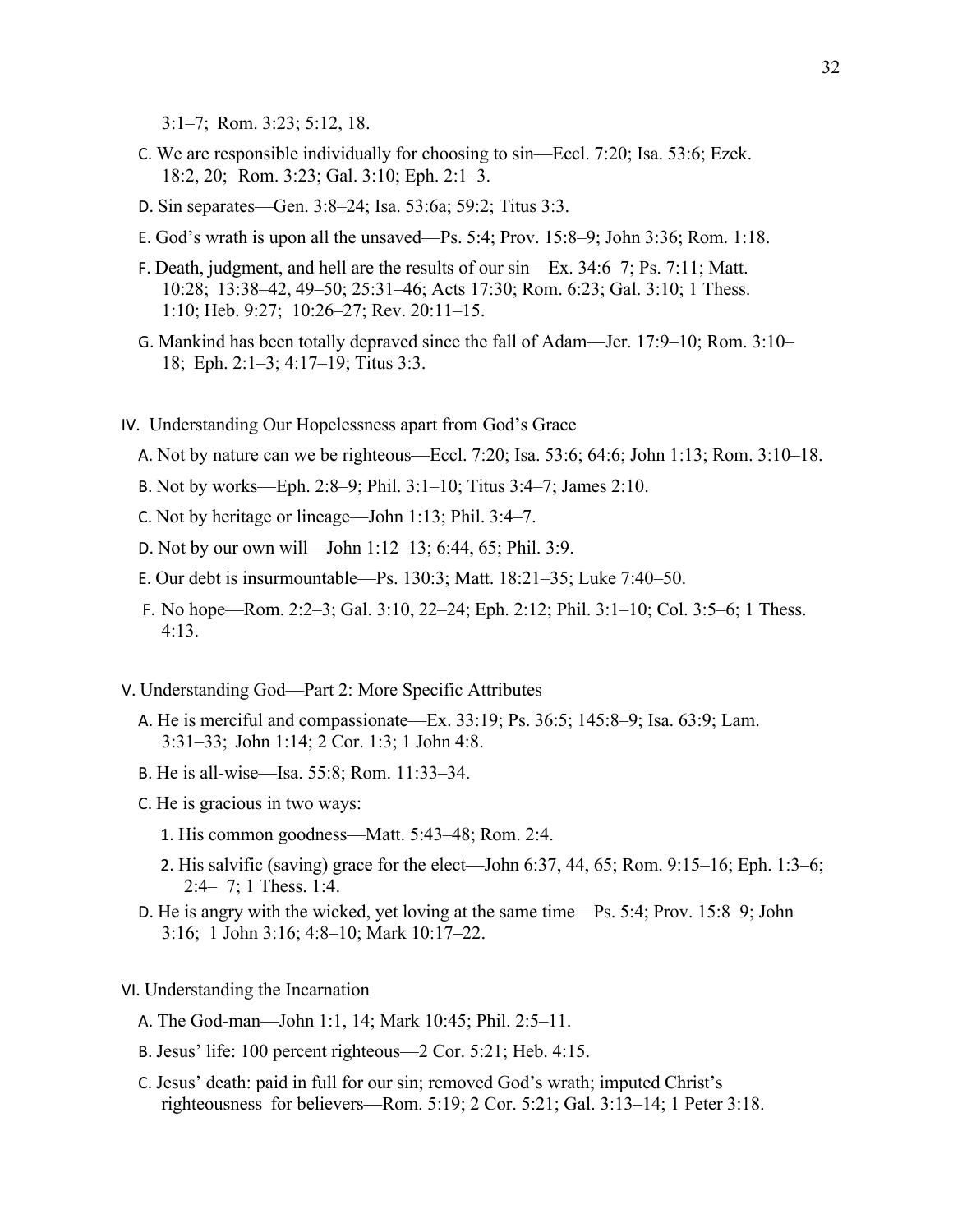- D. God the Father was satisfied with Christ's death—Isa. 53:10–11.
- E. Jesus' resurrection: power over death and hope to come—1 Cor. 15:3–4; 1 Peter 1:3–5.
- F. God offers reconciliation by grace through faith in Christ—Acts 17:30–31; Rom. 6:23; 10:13; 2 Cor. 5:18–19; Eph. 2:13.
- G. God declares believers to be justified through Christ—Rom. 3:24–26.
- H. God offers forgiveness of sins and heaven to believers only through Jesus—John 14:1–6; Acts 4:12; Col. 2:13.
- I. God seeks worshipers and a people for himself through Jesus—Isa. 45:22; John 4:23; Eph. 1:4.
- VII. Understanding Saving Faith ("believing")—John 1:12; 3:16
	- A. The knowledge (content) of the gospel, with Jesus as the object of faith—John 17:3; Heb. 6:4; 10:26; James 2:19.
	- B. The agreement (intellectual assent) with the gospel facts—Matt. 13:20; John 6:44, 65; Acts 26; Heb. 6:4; James 2:19.
	- C. A personal transfer of reliance from oneself to Jesus alone for justification—Isa. 55:6–7; Matt. 13:23; Luke 14:25–33; John 14:21; Acts 3:19; 11:18; 2 Cor. 5:15; Phil. 3:9; 1 Thess. 1:9; 2 Tim. 2:25–26). This involves godly sorrow and repentance for all sin, an about-face and an all-out pursuit to love, submit to, fully trust in, and follow after the Lord Jesus Christ in obedience to his revealed will, by the Spirit's enablement (grace, Acts 11:18; 2 Tim. 2:25). This saving faith will always result in good works (Eph. 2:10; James 2:26). Faith and repentance are the only evidences that a man has a new heart: turning from sin to Christ reveals a new heart; failure to turn from sin and to Christ reveals an old heart.

VIII. Coming to Christ

- A. Not in the wrong way—Matt. 7:21; 19:16–22.
	- 1. Doing God a favor that is deserving of his grace—"I'm so special."
	- 2. Only for fire insurance (to avoid hell at death)—"I don't want to suffer forever."
	- 3. Adding a good and helpful thing to my life—"Why not, it can't hurt?"
	- 4. So I can go to heaven with my family—"I want to see and be with them."
	- 5. Wanting to become a better person—"I'm already good and this can make me better.
	- 6. So Jesus can give me what I want, but I'm still living for my advantage.
	- 7. Wanting to be saved "in my sin" and not "from my sin."
- B. But in the right way
	- 1. With the right attitude
		- a. Humbled with a broken and contrite heart over my sin before a holy God—Matt. 5:3– 5; Luke 15:18–19; 18:13–14.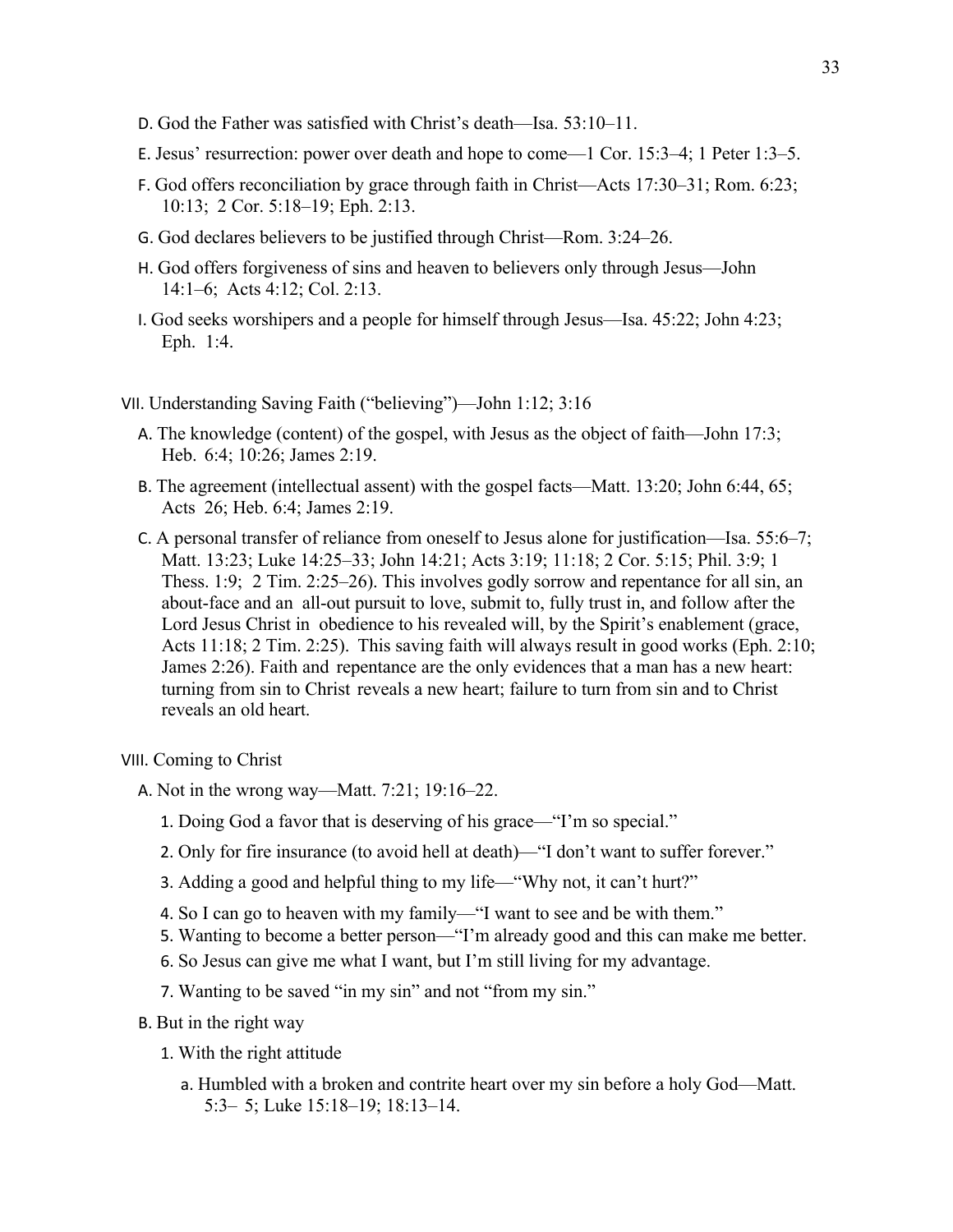- b. Overwhelmed by God's undeserved goodness—Rom. 11:33–36.
- 2. With the right intentions—Jesus Christ as Lord.
	- a. With a true desire and determination to turn from my sin and from living for myself— 2 Cor. 5:15; 7:9–11; 1 Thess. 1:9.
	- b. With a true desire and determination to depend on Christ's righteousness and to live for him—2 Cor. 5:15; 1 Thess. 1:9.
	- c. To whose advantage ("for" whom) am I living? 2 Cor. 5:15
		- i. World—Rom. 12:1–2; 2 Cor. 10:5; 1 John 2:15–17.
		- ii. Sex—1 Cor. 7:1; 1 Thess. 4:3–8; 1 Tim. 5:1–2.
		- iii. Work—Col. 3:23–25; 2 Thess. 3:6–9.
		- iv. Future—Matt. 6:33; James 4:15.
		- v. Church—1 Cor. 12:12, 25; Eph. 4:11–13; Heb. 10:24–25.
		- vi. Bible—John 14:21; 1 John 5:2–3.
		- vii. Appearance—1 Sam. 16:7; 1 Peter 3:3–4.
		- viii.Others—Rom. 12:9–13; 2 Cor. 5:18–20; Gal. 5:13.
- IX. Understanding Our Reconciliation with God—2 Cor. 5
	- A. He has given us a new heart—Ezek. 11:19–20; 36:25–27; 2 Cor. 5:17.
	- B. God reconciled us (his elect) to himself —2 Cor. 5:17–18; Eph. 1:4; 1 Peter 3:18.
	- C. He is our God, and we are his people—Rom. 9:23–26; 1 Peter 2:24–25; Rev. 21:3.
	- D. He is our shepherd, high priest, comforter, and guide—Ps. 23; John 10:27–28; 2 Cor. 1:3– 4; Heb. 4:14–16.
	- E. We are to be his ambassadors to others—Matt. 28:19–20; 2 Cor. 5:18, 20.
	- F. He will take us home (by death or by his return) to live with him, whom we eagerly await, and worship him forever—John 14:1–3; Col. 3:1–4; 1 Thess. 1:9–10; Rev. 22:1–3.
- X. Warning to Those Who Reject the Gospel
	- A. Because of unbelief—John 3:36; 5:24; 1 John 2:19.
	- B. Because of abandoning the only hope—John 14:6; Acts 4:12; Heb. 6:4–8; 10:26–31.
	- C. Their way is treacherous—Prov. 13:15; Heb. 3:12–19.
	- D. They will never experience what a life of worshiping God is like—Matt. 19:16–22; John 10:10.
	- E. They will be separated from God and his grace forever—Rev. 20:12–15; 21:8.

You may download the PowerPoint presentation on www.oneeightycounseling.com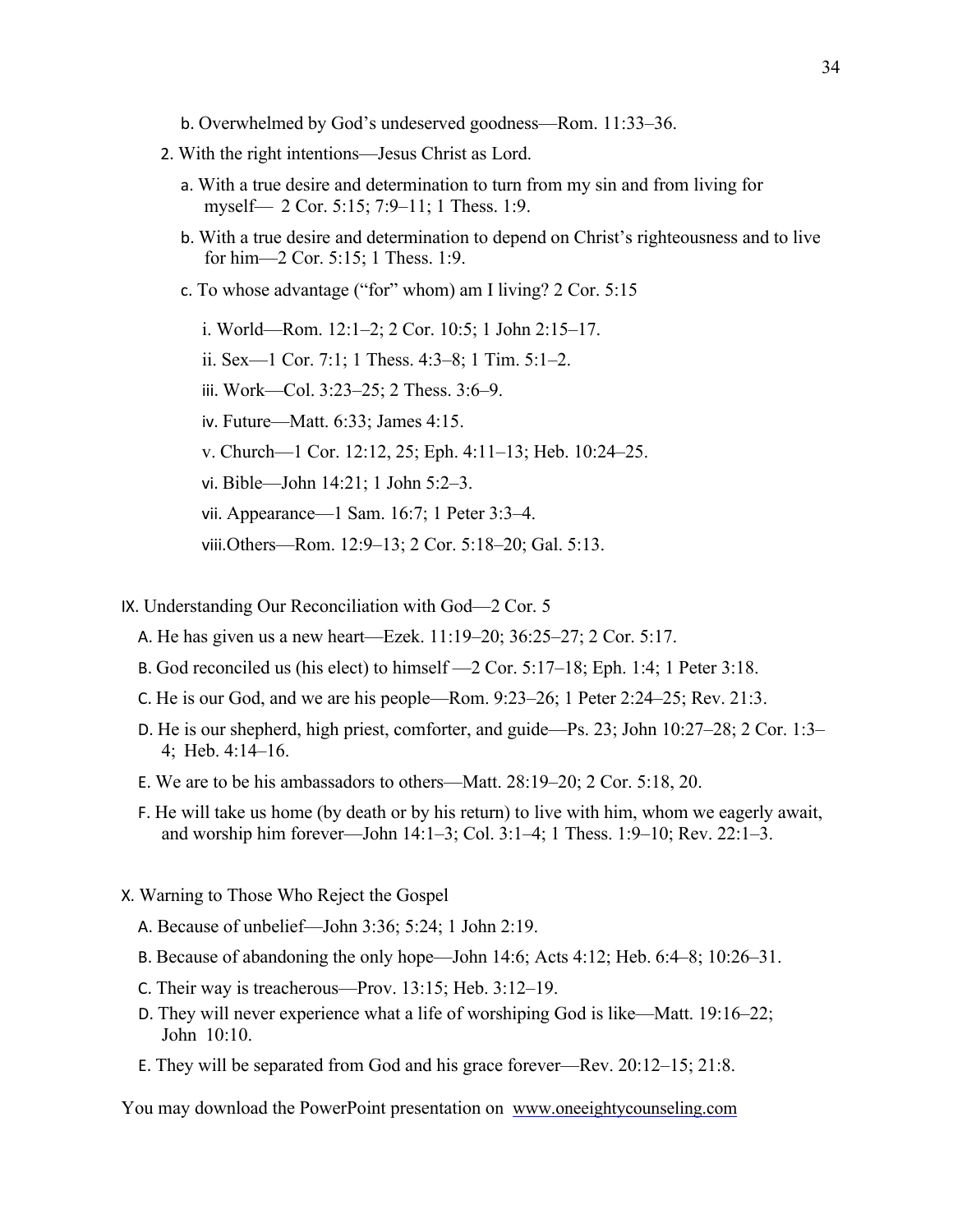#### BIBLIOGRAPHY

- Adams, Jay E. *How to Help People Change: The Four Step Biblical Process*. Zondervan: Grand Rapids, 1986.
- Barna Group. "Prodigal Pastor's Kid: Fact or Fiction?" https://www.barna.com/research/prodigal-pastor-kids-fact-or-fiction/ Accessed September 6, 2021.
- Fitzpatrick, Elyse M. *Because He Loves Me: How Christ Transforms Our Daily Life*. Crossway: Wheaton, 2008.
- Flavel, John and edited by J. Stephen Yuille. *Triumphing Over Sinful Fear*. Reformation Heritage Books: Grand Rapids, 2011.
- Harvard Health Publishing. "Recognizing and Easing the Physical Symptoms of Anxiety", Accessed April 12, 2020, https://www.health.harvard.edu/mind-and-mood/recognizing-and-easing-the-physicalsymptoms-of-anxiety.
- James, Samuel. "5 Things I learned As a Pastor's Kid", https://www.thegospelcoalition.org/article/5-things-pastors-kid/, last accessed April 23, 2022, last edited, January 31, 2022.
- Keller, Timothy. *Counterfeit Gods: The Empty Promises of Money, Sex, and Power, and the Only Hope that Matters*. Dutton: New York, 2009.
- MacArthur, John. *Worship: The Ultimate Priority*. Moody Publishers: Chicago, 2012.
- Mack, Wayne A. *Your Family God's Way: Developing & Sustaining Relationships in the Home*. P&R Publishing: Phillipsburg, 1991.
- Ortlund, Dane. *Gentle and Lowly: The Heart of Christ for Sinners and Sufferers*. Crossway: Wheaton, 2020.
- Piper, Barnabas. "5 Reasons Pastor's Kids Struggle with Doubt" https://lifewayresearch.com/2020/01/21/5-reasons-pastors-kids-struggle-withdoubt/Accessed September 6, 2021.
- Piper, Barnabas. *The Pastor's Kid: What it's Like and How to Help*. The Good Book Company: Epsom, 2020.
- Priolo, Lou. *Fear: Breaking Its Grip*. P&R Publishing: Phillipsburg, 2009.
- Reeves, Michael. *Rejoice and Tremble: The Surprising Good News of the Fear of the Lord*. Crossway: Wheaton, 2021.